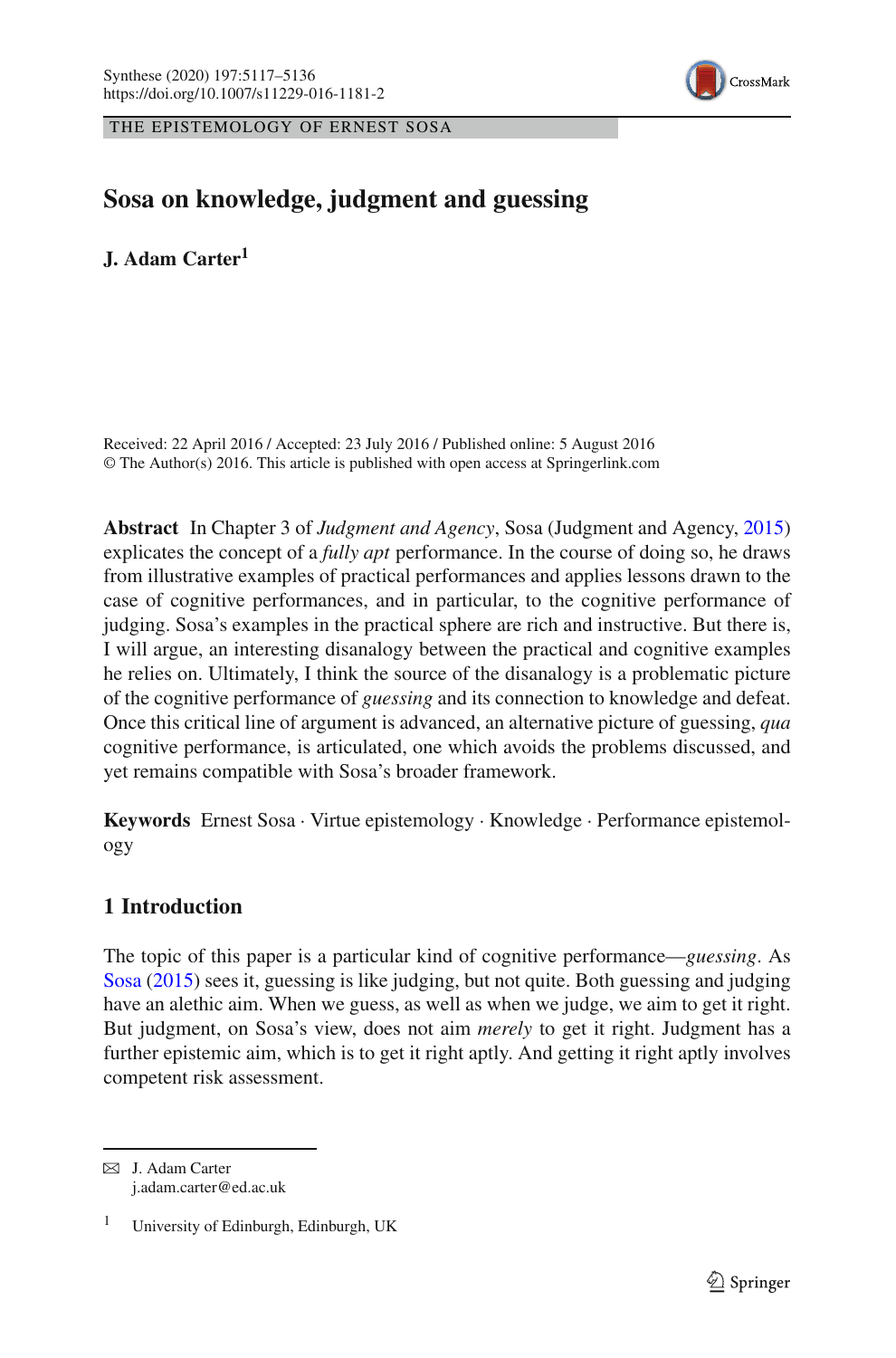Competent risk assessment—and not just hitting the relevant target any old way—is obviously important when engaged in sports, such as basketball. Suppose you shoot from *far* beyond your threshold of reliable competence—by chucking the ball toward the basket from the half court line. This (assuming the shot clock is not expiring) is very poor shot selection in the context of a basketball game. Your coach and teammates will rightly berate you for taking such a foolish shot, even if it happens to go in. Things are very similar in the cognitive arena: even if a wild guess turns out to be right by happenstance—and even though (like the shot taken from half court) you *aimed* by guessing to get it right, something is lacking. A correct but wild guess (like the shot from half court that lands in the basket) is not *apt*, which is to say, its accuracy does not manifest the shooter's competence to make the shot reliably enough.<sup>1</sup>

Of course, half-court shots in basketball games are *very* rarely ever taken. Likewise, in inquiring, we very rarely—unless practically forced $\alpha$ <sup>[2](#page-1-1)</sup>—aim to get it right by means of a wild guess.<sup>3</sup> However, compare shooting from half-court (beyond one's threshold for reliability) with shooting *just barely within* one's threshold for reliability, though in a circumstance where you can't tell that you are in fact within this threshold. This case is clearly *different* from the case where you shot from half-court. Your shot in this case is *apt*, accurate because adroit. Yet, there is still a kind of credit-reducing luck which taints the assessment of the performance. Put simply, for all you knew, when you shot, you were outside your threshold of reliability. You just happened to be within this threshold. More carefully: your performance was *first-order* safe, but not *second-order* safe.[4](#page-1-3) You are just reliable enough from *that* distance that not too easily would you fail to make your shot from there. But because you are unaware of where this threshold lies, you too easily could have shot *inaptly*, from just beyond your threshold of sufficient reliability.

Just as a basketball shot, under these circumstances, is not fully apt, neither is what Sosa takes to be the *cognitive analogue* to such a basketball shot: a guess under conditions under which you *are* just above the threshold for sufficient reliability, *but aren't aware of this*. Such a guess (unlike a wild guess) would be first-order safe. But it would not be second-order safe because, unaware of where the threshold lies, you

<span id="page-1-0"></span><sup>&</sup>lt;sup>1</sup> The matter of how reliable is 'reliable enough' is not invariant across domains of endeavour but is sensitive to a range of factors specific to particular domains. As [Sosa](#page-18-0) [\(2015](#page-18-0)) puts it, 'In basketball we know at least roughly where it lies, with due allowance for the position of the player and his teammates, the time remaining on the clock, whether the shot to be taken is a three-point shot, etc. Many factors thus bear in diverse ways, and good players will take them into account, aiming not just to sink a basket, but to manifest in so doing the full competence required' [\(2015,](#page-18-0) p. 71). See also Sosa [\(2015,](#page-18-0) Ch. 8), especially pp. 168–180 for a more detailed discussion of what it takes to be reliable enough, situated within the context of pragmatic encroachment.

<span id="page-1-1"></span><sup>&</sup>lt;sup>2</sup> This would be the cognitive analogue to being practically forced to shoot, as when the shot clock is expiring. An example of such a cognitive situation might face a traveler, starving and thirsty, who must choose which way to go at a fork in the road, only one road she is told, leads to food and water. Here, practical circumstances force the traveler to aim to get it right by taking a wild guess. But, were the traveler not under such duress, the traveler would aim to get it right, but not by taking a wild guess–rather, by a more reliable means.

<span id="page-1-2"></span><sup>3</sup> Wild guessing, under no kind of duress, is poor epistemic shot selection.

<span id="page-1-3"></span> $4$  See Sosa [\(2015,](#page-18-0) p. 72).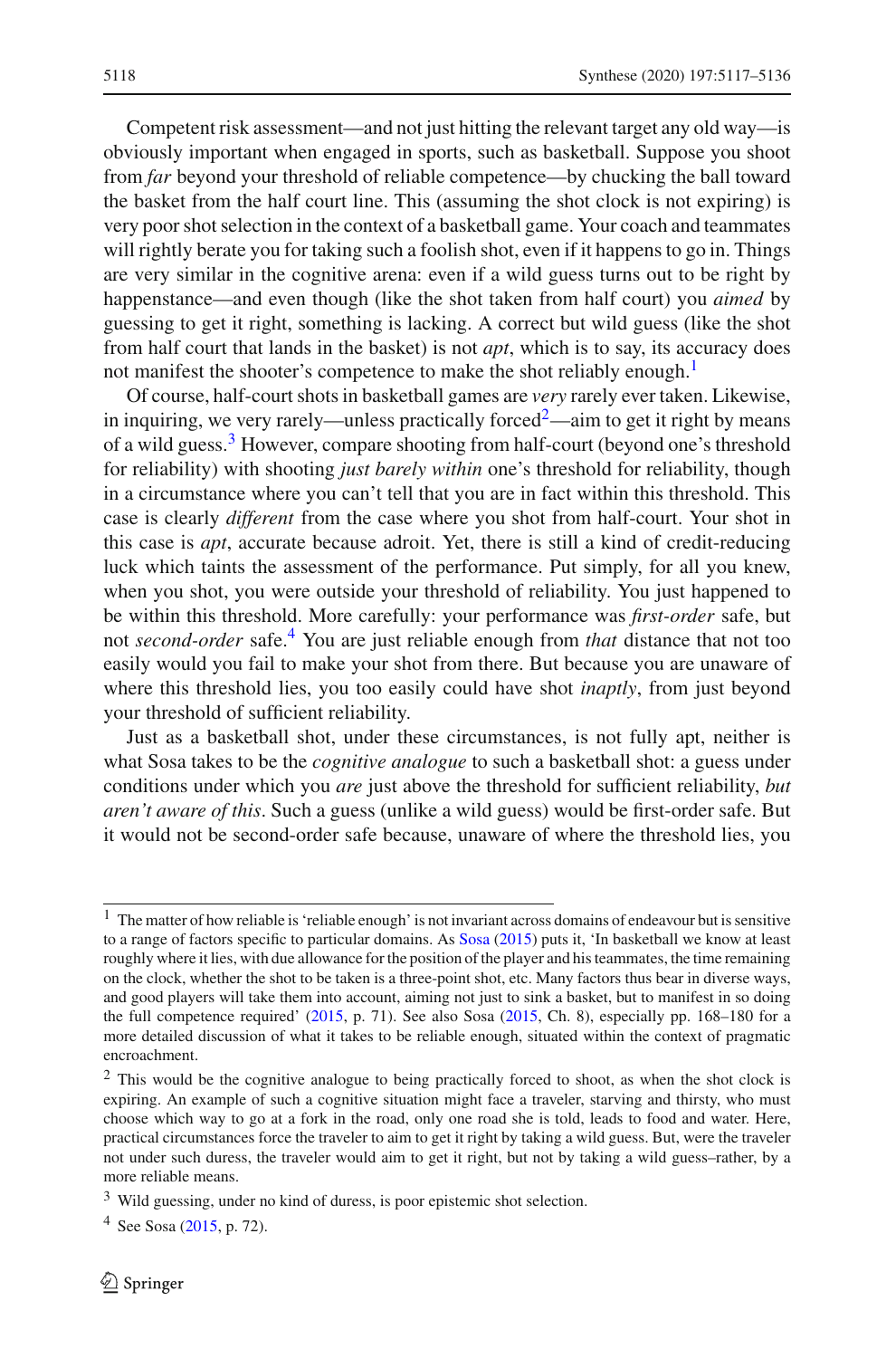too easily could have guessed inaptly. Such a guess would be apt, but not *fully* apt; it would aspire to animal, but not reflective, knowledge.<sup>5</sup>

The foregoing captures only in very broad brush strokes Sosa's thinking about guessing, and how guessing relates to other notions within his virtue epistemology. He has many more illuminating things to say. In fact, his remarks on the topic of guessing (and its analogues, in the case of practical performances) crop up at various places throughout *Judgment and Agency*. In particular, what Sosa says about guessing plays an important and focused role in his explication in Chapter 3 of the concept—central to *Judgment and Agency*—of a *fully apt performance*. This distinguishes guessing as important to Sosa's wider project in the book, given that he applies the concept of a fully apt performance in his account of the nature and normativity of human judgment—the latter being his primary aim.

In this paper, I offer a focused critique of Sosa's discussion of guessing, with particular attention paid to the role which guessing plays in Sosa's dialectical project in Chapter 3, and to a lesser extent Chapters 6 and 8 of *Judgment and Agency*. In response to the objections raised, I offer an alternative way of thinking about guessing which avoids these objections and yet which remains compatible with Sosa's wider virtue epistemological framework.

Here is the plan. Section [2](#page-2-1) details Sosa's account of guessing, taking as a starting point his EYE EXAM case, which is an important reference point in Chapter 3. Section [3](#page-4-0) introduces the notion of *performative defeat* and highlights, with reference to performative defeaters, some structural differences between EYE EXAM and other cases Sosa presents as on a performative par with EYE EXAM. Section [4](#page-7-0) draws from the Jamesian insight that is that the aim of possessing the truth is best understood as a mixture of *two competing aims*—truly representing and not misrepresenting—to suggest that guesses, including reliable ones, generate defeaters in a way that (contra Sosa) disqualifies them from *knowledge*, animal or otherwise. Section [5](#page-11-0) discusses the approach to guessing sketched thus far in the wider context of unreliable achievements, and distinguishes various species of guesses in connection with what are presented as practical performative analogues.

#### <span id="page-2-1"></span>**2 Sosa on guessing**

Sosa [\(2015](#page-18-0)) gives the following example:

EYE EXAM: When I go for my exam, I am asked to read the lines of a chart with letters that shrink line by line from a huge single letter at the top, to those barely visible at the bottom. At some point I start to lose confidence that I am getting the letters right, but I keep going until the technician tells me to stop and then records some result. At that point there are many cases where I am quite unsure as to whether it is an "E" or an "F", say, or a "P" rather than an "F", etc. Suppose, however, it turns out that (unbeknownst to me) I am in fact unfailingly right year after year at a line where I am thus unsure. At that point I am in effect

<span id="page-2-0"></span><sup>5</sup> See also [Sosa](#page-18-1) [\(2010\)](#page-18-1) for discussion on the difference between first-order and reflective competence.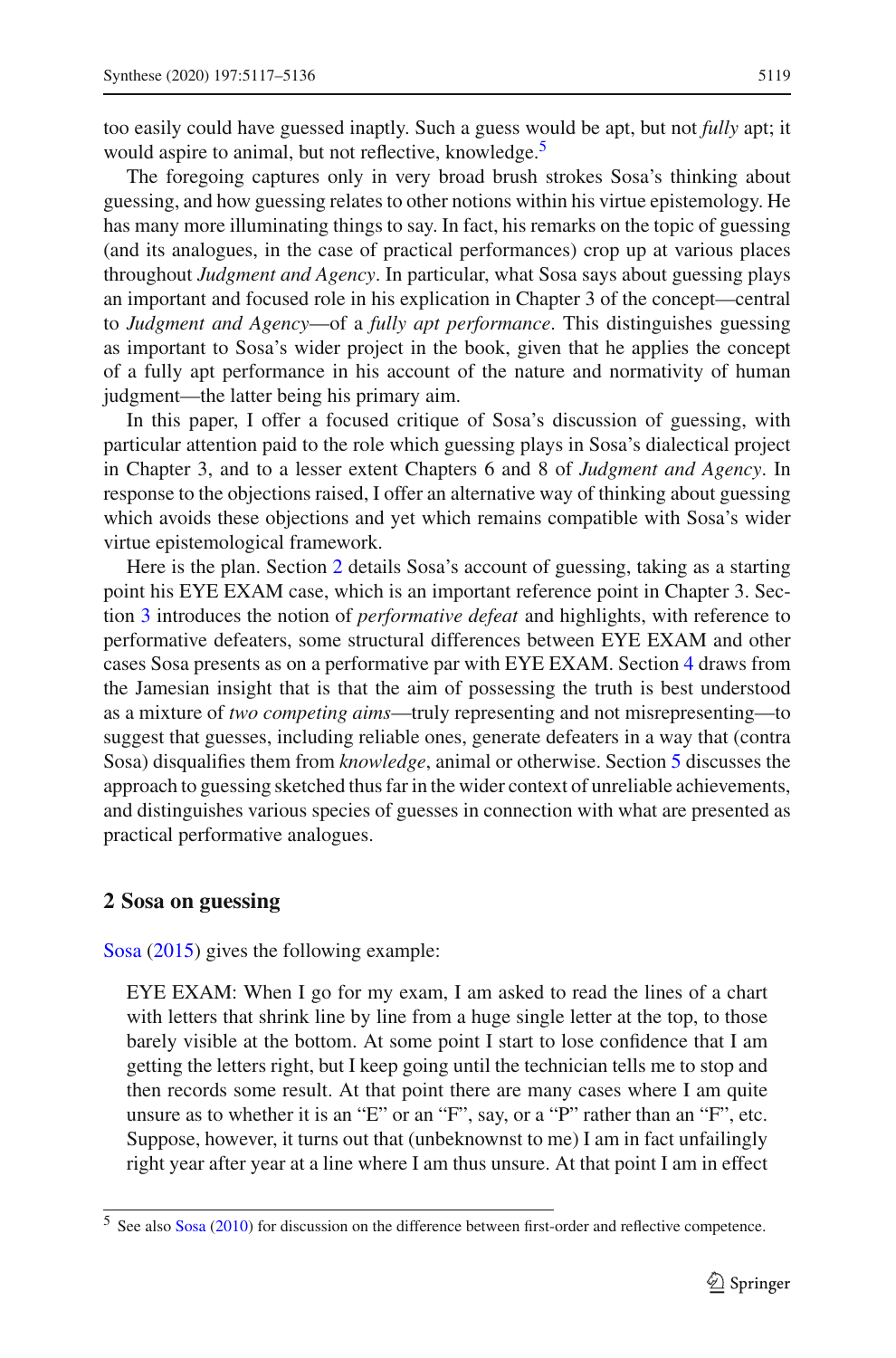"guessing." I do affirm, to myself in private and to the technician in public, and I do so in the endeavor to get it right. That is after all what the test requires: that I try to answer correctly. And we can surely stipulate that I thereby manifest a competence, one I do not recognize as reliable enough. *This latter* is why I resort to guessing, when I continue to affirm as I undergo the test. Unbeknownst to me, however, my affirmations turn out to be surprisingly reliable [\(2015,](#page-18-0) pp. 74–5).

EYE EXAM—specifically, the circumstance where one reliably reads the last line, while unaware that one is reliable in doing so—features what we can call *reliable guessing*. It's reliable because the examinee is unfailingly right in affirming the final line in the eye test. But, as Sosa tells us, it's nonetheless guessing; you don't regard your competence as reliable enough in the case of reading the last line, even though you are.

Here are three central claims Sosa makes about reliable guessing. Firstly, reliable guessing—like guessing more generally—has a (merely) *alethic aim*; in EYE EXAM, the agent aims by guessing to get it right, but not to get it right *aptly*. [6](#page-3-0)

Second, the reliable guesser's belief is a kind of*subcredal animal knowledge* (2005, p. 76): his guesses are not right by luck (Ibid., p. 76); rather, the guesser affirms in a way that manifests a reliable first-order visual-perceptual competence which is however not recognised by the guesser as reliable enough.<sup>7</sup>

Thirdly, what distinguishes the knowledge the examinee enjoys of the large *toprow* letters from the kind of (subcredal) animal knowledge she enjoys of the small, bottom row in virtue of, in the latter case, reliably guessing? Sosa's answer here is nuanced. He first considers, and then, rejects, that the epistemically relevant difference between these two cases of affirming with the aim of getting it right is just that the examinee affirms with comparatively more *confidence* the higher-row letters than the bottom-row letters (even though that is of course the case).<sup>8</sup>

Rather, Sosa thinks, the difference in epistemic status is to be explained specifically in terms of a difference in reflective, or second-order, competence in the two cases. His remarks on this point are illuminating:

<span id="page-3-0"></span><sup>6</sup> As Sosa [\(2015,](#page-18-0) p. 75) puts it, 'We still affirm at the lower rows, while aiming *to get it right*. We give it our best shot, since only thus will we undergo the vision test properly. But do we aim to get it right, *aptly, reliably enough*? No, by that point it matters little whether we do get it right *reliably at all* […] we make our guess without *endeavouring* to get it right aptly'. See also Sosa's fn. 14.

<span id="page-3-1"></span> $^7$  See also Sosa's remarks in Chapter 6, following his discussion of the case of Simone. Here Sosa reiterates his claim that *subcredal* animal knowledge requires just apt affirmation, and so 'requires only guessing' [\(2015](#page-18-0), p. 151). Sosa's notion of subcredal animal knowledge is not to be confused with what Goldman and Olsson [\(2009,](#page-18-2) §1) call 'weak knowledge', which needn't be reliable, but only true. Goldman and Olsson, drawing from examples such as those offered by [Hawthorne](#page-18-3) [\(2002\)](#page-18-3), point out that it is sometimes felicitous to attribute knowledge to individuals who generate the right answer to a question, where the possession on this information contrasts saliently with *ignorance* (2009, pp. 19–20). On a further point, I note that the case of Simone is extremely rich and in many ways I think more complex than his other examples; the case is one I diagnose in detail in a separate work.

<span id="page-3-2"></span><sup>&</sup>lt;sup>8</sup> As Sosa points out, more confidence is something that can be gained through therapy, with no other change. 'That would not give us the sort of knowledge we enjoy with the larger letters. Indeed such artificial increase of confidence can worsen the subject's epistemic position' [\(2015](#page-18-0), p. 76). Even though the examinee does have more confidence in the case of the larger letters, it can't thus be this confidence that explains the difference in epistemic standing.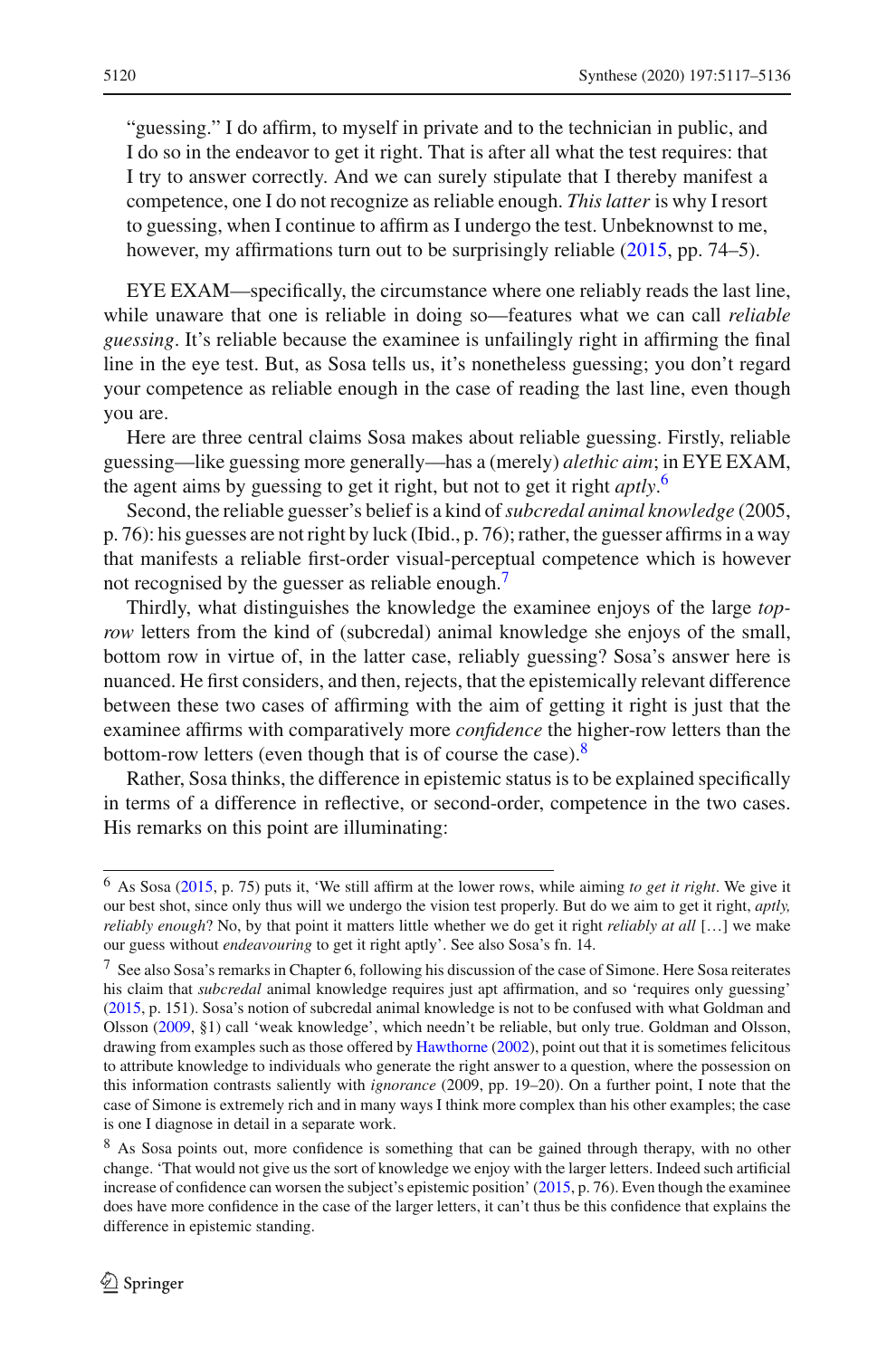Compare someone who gains not just confidence but also confirmation that he remains reliably right even when the letters shrink. This is perhaps the gain that raises him to a higher epistemic level. Now he might attain the knowledge requiring judgment, not just a guess. His knowledge would then comprise not only more confidence but also the proper meta-assurance that, even for those very small letters, his level of competence limits epistemic risk within proper bounds. Absent such additional confirmation, the vision-test subject lacks wellfounded confidence on the second order that his first-order affirmations are more than sheer guesses. Even if by hypothesis his guesses are not right just by luck, he cannot be sure of that, not competently. By contrast, when the letters near the top are clearly and distinctly discernible, we do not just guess, which comports with our knowledge that we can identify those letters for what they are, that our affirmations at those rows would be apt  $(2015, p. 76)$  $(2015, p. 76)$ .

In short, Sosa's reliable guesser lacks a certain kind of meta-assurance—viz., assurance that his level of (first-order) competence limits epistemic risk within proper bounds. The reliable guesser *ex hypothesi* can't tell whether his guesses would be, if right, right by luck.

But note that the second-order assurance the reliable guesser lacks (though which is *not* lacked when she affirms the larger letters on the top row) would not be secured simply by having more confidence *that* her first order affirmations are reliable enough.<sup>[9](#page-4-1)</sup> Such confidence could be incompetently, or unfoundedly, gained, as would be the case were the reliable guesser to believe, on the basis of a wish, that her first-order affirmations were reliable, even when they were reliable.<sup>10</sup> Rather, what the reliable guesser lacks is knowledge that she can identify those letters for what they are, and *so that her affirmations at this row would be apt*. For all the reliable guesser can knows, they would not be.

### <span id="page-4-0"></span>**3 Performative defeaters**

Sosa's reliable guesser in EYE EXAM is supposed to be on a kind of 'performative par' with two other characters from Chapter 3:

- (i) the basketball shooter (noted in Sect. [1\)](#page-0-0) who aptly makes a shot from just barely above his threshold of reliability. The shooter, who succeeds in endeavour to make the basket, is unaware that he is above his threshold of reliability, and so too easily would have shot inaptly.
- (ii) a huntress who, despite drinking much wine, aptly shoots a scurrying rabbit in twilight fog. Sosa stipulates that the huntress's shot was apt—successful because adroit—although (like the reliable guesser and the basketball shooter) not reflectively competent, because the huntress is unaware that

<span id="page-4-1"></span><sup>&</sup>lt;sup>9</sup> This is different from having more confidence, of each guess, that it is correct.

<span id="page-4-2"></span><sup>10</sup> See Sosa [\(2015](#page-18-0), p. 75, fn. 14).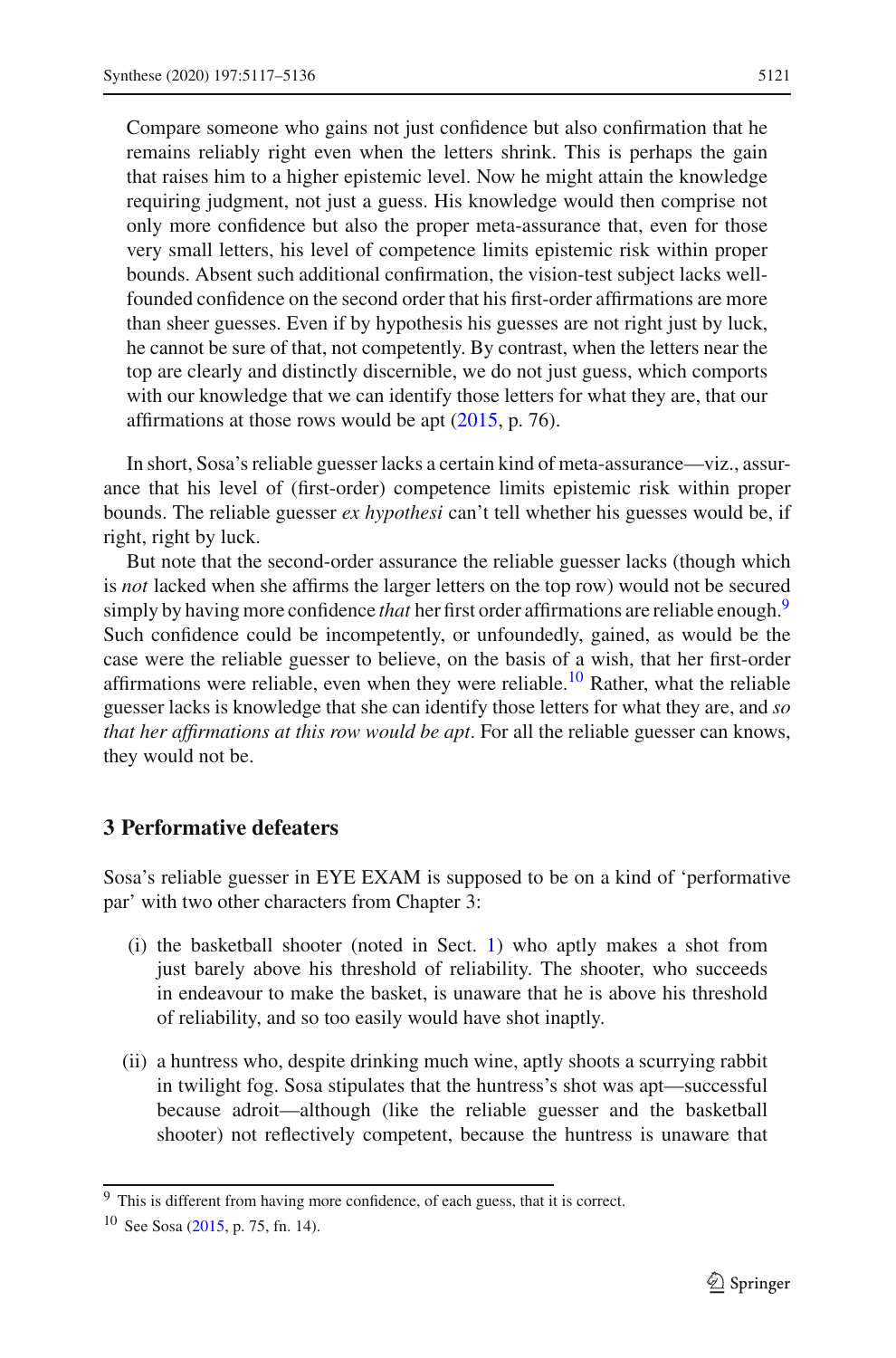her shot in these conditions would be apt and has thus underestimated her prowess.

I think, though, that these three cases—the reliable guesser, the basketball shooter and the huntress—betray some subtle but ultimately important differences. The differences end up mattering, I'll suggest, for whether we should agree that the reliable guesser in EYE EXAM attains a form of animal knowledge, what Sosa calls 'subcredal' animal knowledge, *even if* we grant Sosa's stipulation that the reliable guesser affirms the bottom-row letters aptly. And, the diagnosis for why this is so will lead us to a better account of guessing (or so I hope to show).

In order to draw out the differences between the three cases, it will be important to first note a key second-order difference between the case of the huntress and the basketball player. The basketball player is what we can call *second-order oblivious* to the threshold of his own reliability. As Sosa describes the case, the shooter:

shoots indiscriminately at distances too near his threshold of sufficient reliability […] In that zone—barely above the threshold—he is still likely enough to succeed, even without knowing that he is. So, even in his ignorance he can still perform with animal aptness, but full aptness is now beyond him [\(2015](#page-18-0), p. 70).

Being second-order oblivious about whether you are above or below your threshold for sufficient reliability is *different* from being *second-order mistaken* about your threshold for sufficient reliability, even though being either second-order oblivious or second-order mistaken about your threshold for sufficient reliability is enough to prevent your first-order endeavour from being reflectively competent and thus fully apt.

Sosa's shooter is second-order oblivious, although to find an individual who is second-order mistaken, we need only to consider again his huntress, Diana. As Sosa describes the case, Diana thinks there is little chance of success (in light of her having drunk much wine, and the twilight fog of the conditions), and in thinking this, 'underestimates her prowess' [\(2015,](#page-18-0) p. 68).

Unlike the basketball shooter, Diana *actually thinks that she's outside our threshold of reliability*, though she happens to be within it. The basketball shooter doesn't think this. The basketball shooter doesn't, like Diane does, underestimate (or for that matter overestimate) his prowess. He simply shoots aptly whilst *lacking any appreciation* that he is within his threshold for sufficient reliability.

The difference between the basketball shooter and Diana can be accounted for in terms of what we can call *performative defeat*. [11](#page-5-0) In traditional epistemological discussions of defeaters,  $12$  defeaters are beliefs or doubts which count against (in the case of *rebutting* defeaters) the truth of a target belief, or (in the case of *undercutting* defeat) against the reliability of the target belief's formation.

Call a subject *S*'s belief that *p* a *performative defeater* if, with respect to some occasion of endeavour *E*, *S*'s belief that  $p$  (in the rebutting case) counts against *S*'s

<span id="page-5-0"></span><sup>&</sup>lt;sup>11</sup> Cf., [Carter and Navarro](#page-18-4) [\(2015\)](#page-18-4) for a very different strand of performative defeasibility, one where the object of defeat at issue is specifically *knowledge-how*, on an anti-intellectualist construal.

<span id="page-5-1"></span><sup>&</sup>lt;sup>12</sup> See, for example, [Bergmann](#page-18-5) [\(2005](#page-18-5)), [Lackey](#page-18-6) [\(2008\)](#page-18-8), [Pollock](#page-18-7) [\(1986](#page-18-7)), and [Sudduth](#page-18-8) (2008).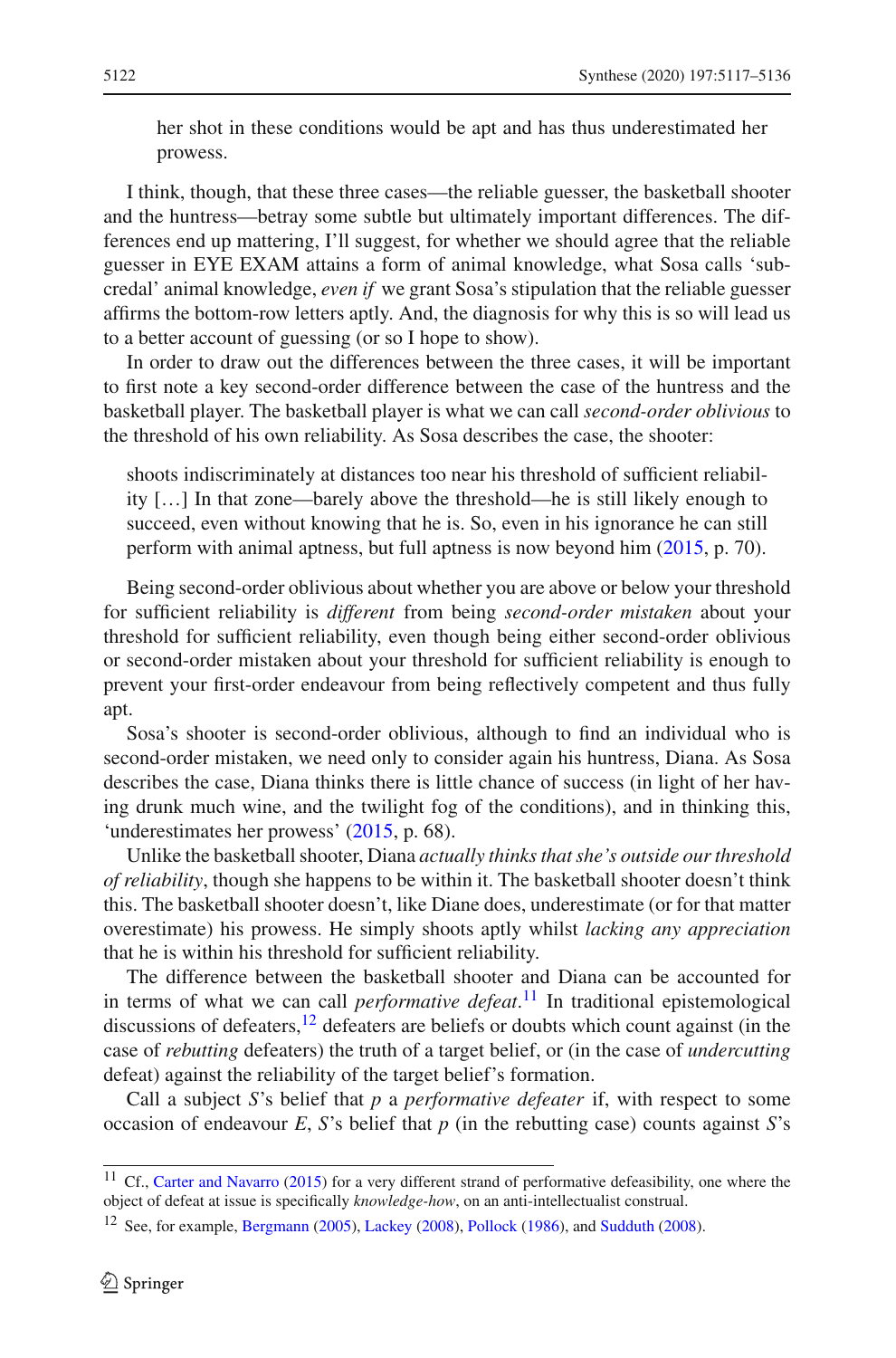attaining success in *E* and (in the undercutting case) calls into doubt the reliability of S's competence in *E* by indicating that were *S* to succeed in *E*, the success would not be apt. Framed this way, it is of course possible for these defeaters to overlap. For example, suppose that the occasion of endeavour in question is that of sinking a simple two-foot putt. Suppose though that, through irrationality, a golfer believes that she has severe Ehlers-Danlos syndrome, an invisible but debilitating connective tissue disorder. The golfer's belief that she has Ehlers-Danlos is a rebutting performative defeater. It counts against her successfully attaining her aim (sinking the putt) on this occasion of endeavour. But it is also undercutting (in the sense described) because it indicates that *were* she to succeed, the success would not be apt—it would not be because of adroitness but because the ball happened to go in despite unreliable form.

Though rebutting and undercutting performative defeaters can also come apart. Consider that, as described, performative defeaters are psychological or mental state defeaters<sup>13</sup>: they defeat, as Lackey puts it, simply 'by being had', and not by being rational or true. Accordingly, there will be cases where the two kinds of defeat can come apart.

For example, suppose Sosa's skilled huntress, Diana, is told that a prankster has set up invisible forcefields around many, but not all, of the targets in the field. Suppose further the targets—with and without forcefields—are far away enough that only one with great skill, such as Diana, would be able to successfully hit one at such a range. By acquiring the belief that some of these targets are surrounded by invisible forcefields, the huntress acquires a performative rebutting defeater, one that counts against her succeeding on an occasion of endeavour to shoot and hit one of the targets in the field in these conditions. *However*, this belief arguably does not indicate that *were* the huntress's shot to be successful, that it would thereby not be apt. Such a successful shot would surely be creditable in large part to the huntress' impressive competence.<sup>14</sup>

Rebutting and undercutting performative defeaters can come apart in the other direction as well, where an agent has an undercutting performative defeater, but not a rebutting performative defeater. Singer Adele Adkins, for example, reports a dejected experience prior to singing on stage: though she does not have any doubts about how to sing the notes she is meant to sing—it is not as though she scrambles to double-check the lyrics or worries irrationally that she is suddenly too hoarse to sing them—she reports worrying, in a nebulous sense (perhaps irrationally), that *she* will bomb the performance. Adele, to stress, does not report having any beliefs, about any particular notes or songs, that she does not know how to sing them. She rather has doubts about herself—viz., that her performing a set of songs on stage will manifest her competence to sing them. Thus: an undercutting performative defeater in the absence of a rebutting performative defeater.

<span id="page-6-0"></span><sup>&</sup>lt;sup>13</sup> It is also possible to model rebutting and undercutting psychological defeaters as normative defeaters. Normative defeaters defeat not in virtue of being had but in virtue of being beliefs or doubts which one (epistemically) should have, regardless of whether one does in fact have them. For a helpful summary of the differences between these, see [Lackey](#page-18-9) [\(2014\)](#page-18-9).

<span id="page-6-1"></span><sup>&</sup>lt;sup>14</sup> For some established support for this line of thinking, see Haddock et al. [\(2010](#page-18-10), Ch. 1–3), [Pritchard](#page-18-11) [\(2012](#page-18-11)), [Kallestrup and Pritchard](#page-18-12) [\(2012](#page-18-12), [2013](#page-18-13), [2014](#page-18-14)), and [Carter and Pritchard](#page-18-15) [\(2015a](#page-18-15), [b](#page-18-16)).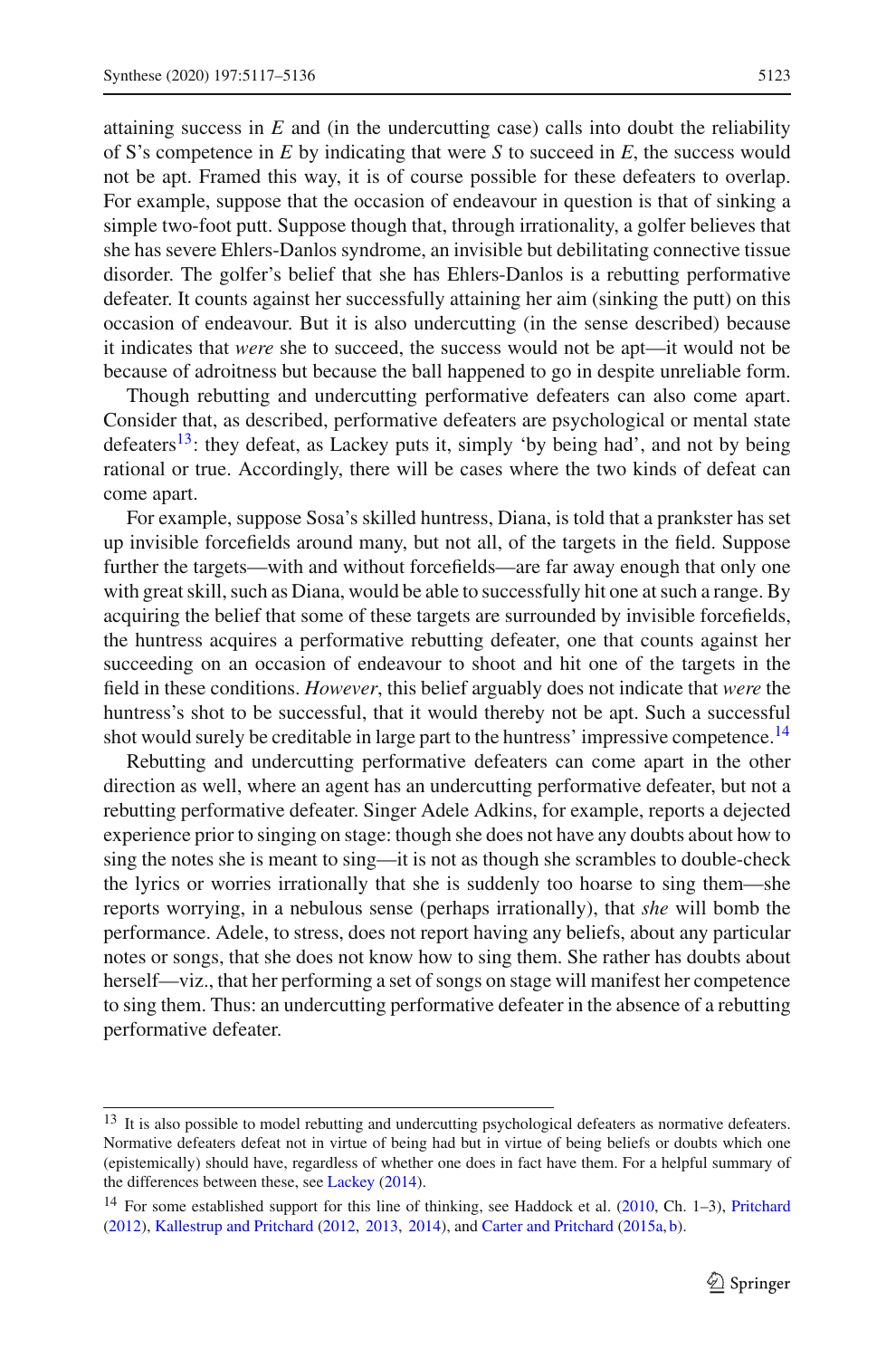With the foregoing picture of performative defeaters in mind, we can now diagnose in a more principled way the key difference between Sosa's basketball shooter, second-order oblivious, and the huntress, second-order mistaken, both of whom (like the reliable guesser in EYE EXAM) perform aptly at the first-order but, without second-order reflective competence, not fully aptly. Here is the difference: the secondorder oblivious basketball shooter *does not have a performative defeater* (rebutting or undercutting),  $15$  but the huntress does. The huntress has at least an undercutting performative defeater, given how Sosa has described the case, plausibly also a perfor-mative rebutting defeater.<sup>[16](#page-7-2)</sup> This is the case even though both are alike in that their respective performances are apt but not reflectively competent and so not fully apt.

Now, I think it matters for whether Sosa is right that his reliable guesser in EYE EXAM attains subcredal animal knowledge, whether the reliable guesser is more like the basketball shooter (who is second-order oblivious, with no performative defeater) or the huntress (who is second-order mistaken, with a performative defeater). In the next section, I want to argue that the reliable guesser is in fact like the huntress, not the basketball player, vis-a-vis performative defeat. This, it will be suggested, a consequence of the particular way that *guessing*, as a representational attitude distinct from ordinary belief, should be understood as having an alethic aim.

#### <span id="page-7-0"></span>**4 Guessing, the truth aim, and defeat**

A point familiar from [James](#page-18-17) [\(1897](#page-18-17)) is that the aim of possessing the truth is best understood as a mixture of *two competing aims*: truly representing and not misrepresenting.[17](#page-7-3) This would be relatively uninteresting if these aims were in no way in competition with one another. $18$ 

However, there is an important sense in which truly representing and not misrepresenting are *competing* aims. This point can be made in terms of risk: one can only fulfil the first aim by putting oneself at risk of not fulfilling the second. Weighting

<span id="page-7-1"></span><sup>&</sup>lt;sup>15</sup> At least, the huntress has one kind of performative defeater, an undercutting performative defeater, which the second-order oblivious basketball shooter does not have. This point holds independently of the separate issue of whether either has a *normative* defeater. For the present purposes, and to avoid what is I think unnecessary complication in light of the present point being made, I remain neutral as to whether we should regard the second-order oblivious basketball shooter (or Diana for that matter) as having a normative defeater.

<span id="page-7-2"></span><sup>16</sup> It is the huntress's explicit *underestimation* of her prowess that constitutes for her an undercutting performative defeater, in the sense described. This is compatible with her also having a rebutting performative defeater, which she would have if she, further, positively believed (or at least, doubted) that she would successfully hit the rabbit. Sosa's discussion of the case indicates that Diana probably also entertains such doubts, though this isn't made explicit. What is of particular relevance to the comparison between Diana and the case of the basketball shooter is that the basketball shooter, in virtue of being second-order oblivious, does not have either kind of performative defeater, whereas Diana has at least an undercutting performative defeater.

<span id="page-7-3"></span><sup>&</sup>lt;sup>17</sup> As [James](#page-18-17) [\(1897\)](#page-18-17) puts it: 'There are two ways of looking at our duty in the matter of opinion [...] We must know the truth; and we must avoid error–these are our first and great commandments […]' For more contemporary expressions of this idea, see [Alston](#page-18-18) [\(1985](#page-18-18)), [Foley](#page-18-19) [\(1987](#page-18-19)), [David](#page-18-20) [\(2001](#page-18-20)), [Fallis](#page-18-21) [\(2006\)](#page-18-21). See also Carter et al. [\(2015,](#page-18-22) [2013](#page-18-23)).

<span id="page-7-4"></span><sup>18</sup> Or—in [Smith](#page-18-24) [\(2014](#page-18-24)) terminology—if these aims were *normatively coincident*—viz., if they were such that one could not aim at one without automatically aiming at the other [\(2014,](#page-18-24) p. 273).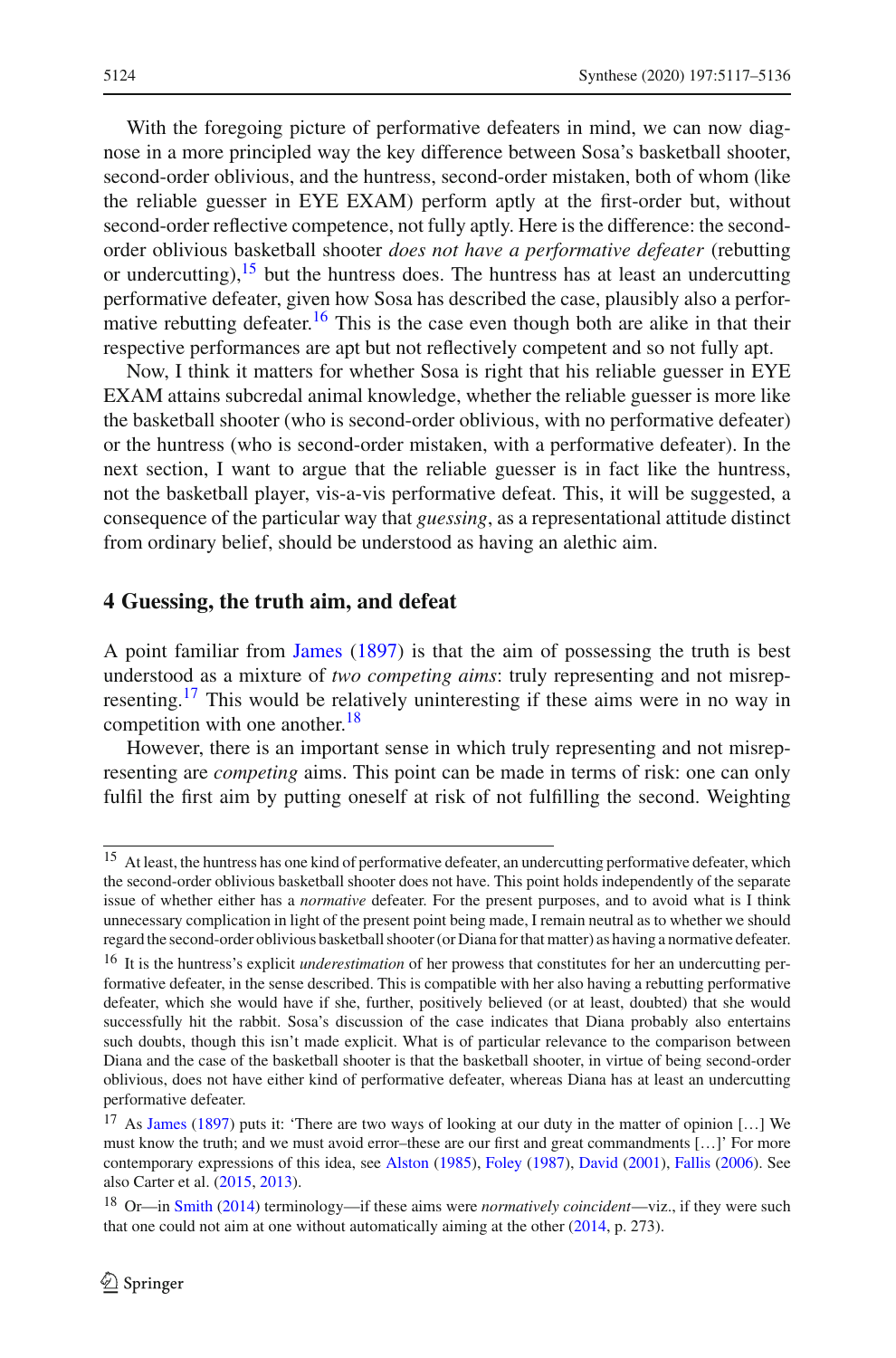the second aim, not misrepresenting, more would lead one to be more cautious so as to avoid possible misrepresentation. Correspondingly, weighting the first aim more would lead one to be bolder in order to possess more truths.

In Carter, Jarvis and Rubin (Forthcoming), we showed how different ways of mixing these two aims correspond to doxastic attitudes at *different places in the hierarchy of representational attitudes*. Here is a brief overview of this idea:

There are attitudes like being-sure, where the second aim is appropriately weighted more (so that misrepresentation is worse and failing to truly represent isn't so bad), and there are attitudes like suspecting, where the first aim is appropriately weighted more (so that failing to truly represent is worse and misrepresentation isn't so bad). But, *the aim of all of these doxastic attitudes is to possess the truth by having the attitude*. It's just the mixture of the twin aims—how important they should be in different situations—that varies.

Guessing is very much like suspecting<sup>19</sup> in the following sense: both are attitudes that, by taking them up, we aim at truth, but in a sense that is weaker, or less cautious, than belief. $20$  With states like suspecting and guessing, more error possibilities are tolerable in order take a chance on possessing the truth.<sup>21</sup> I won't rehearse our argument for this picture here.<sup>[22](#page-8-3)</sup> However, to the extent that the model proposed is a plausible one—viz., that in taking up the attitude of suspecting, or guessing, we aim at the truth in a way that affords more weight to truly representing than to notmisrepresenting (and vice versa for the attitude of being-sure-that)—we have cause to wonder whether 'knowledge' (animal or otherwise) is really what we should call whatever achievements ensue from reliable guessing or suspecting.

In order to appreciate this point, contrast Sosa's reliable guesser with a slight variation on EYE EXAM, involving a reliable *believer*. Suppose the reliable believer and the reliable guesser's first-order visual-perceptual competence is identical. Both affirm the top letters more easily. The reliable guesser affirms by resorting to guessing at the bottom row, the reliable believer affirms by believing. *What is the difference between the two*?<sup>23</sup> Saying there is no difference is of course not a viable

<span id="page-8-0"></span><sup>&</sup>lt;sup>19</sup> Sosa, in Chapter 8, revisits the eye exam case, and in his discussion, he notes that suspecting and assuming are *kinds* of guesses, guesses without affirmation. It's not clear to me whether suspecting, on the model advanced in Carter et al. [\(2013\)](#page-18-23), should be thought of a non-affirmative attempt at attaining the truth, or rather, as a *way* of affirming which differs from ordinary (belief-based) affirming in the way that the twin goals of representing truly and not-representing are weighted.

<span id="page-8-1"></span><sup>&</sup>lt;sup>20</sup> On Sosa's model, there are two primary varieties of belief: functional beliefs and judgments. The discussion of belief, in this section and with reference to the model advanced in Carter et al. [\(2013](#page-18-23)), pertains to belief, per se.

<span id="page-8-2"></span><sup>21</sup> As it was suggested, misrepresenting because one is deceived by an evil Cartesian demon is an example of an error possibility that is tolerable for belief, but not for the attitude of being absolutely certainty. On the model advanced in Carter et al. [\(2013,](#page-18-23) §4), we suggested that by tolerating all error possibilities, one is giving maximal weight to truly representing, whereas by tolerating no error possibilities, one is giving all the weight to not misrepresenting.

<span id="page-8-3"></span><sup>&</sup>lt;sup>22</sup> See here also Carter et al.  $(2015, §3)$  $(2015, §3)$ .

<span id="page-8-4"></span><sup>23</sup> It is worth considering here a difference between *both* guessing, and believing, and *estimating*. The difference is, I think, a matter of whether the individual takes a chance on possessing the truth *directly* or *indirectly*. The guesser takes a chance on possessing the truth *directly* by affirming. By estimating,one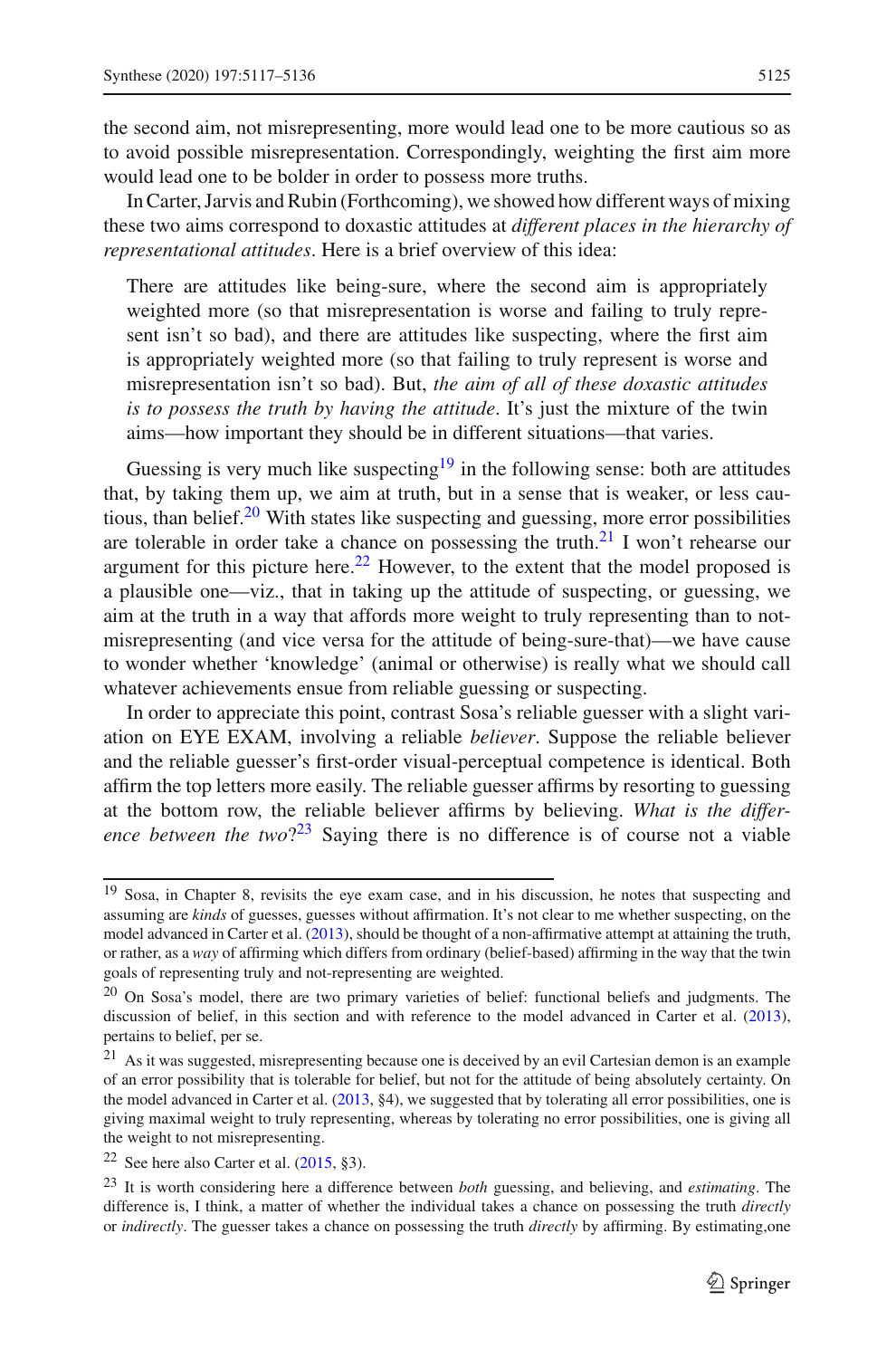$option<sup>24</sup>$ . But, the most viable way to account for what such a difference would be will ultimately be in tension with Sosa's diagnosis of the reliable guesser's achievement as animal knowledge (subcredal or otherwise). I'll now explain this point.

Firstly, consider that the reliable *believer* is best understood as on a performative par with Sosa's basketball shooter. Recall that the basketball shooter, who makes a shot from just above his threshold for sufficient reliability, but unaware of this, was second-order oblivious, *not* second-order mistaken, and this was the more fine grained characterisation of why the shooter lacked reflective competence. So described, we said that Sosa's basketball shooter did *not* have a performative defeater, as the huntress surely did. The same is the case for a 'belief' variation on Sosa's reliable guesser. That is, if we hold fixed the first-order competence of Sosa's reliable guesser in affirming the bottom row letters–in which case the letters still appear somewhat blurry, even though they are affirmed correctly–but suppose that the attitude taken up is a *belief* rather than a guess, we are now in the same position as the basketball shooter: we have a first-order apt performance that is not reflectively competent because the performance is second-order oblivious.

But Sosa's reliable guesser is *not* second-order oblivious, like she would be were she taking up the attitude of belief. And here I think (i) the heirarchial model of representational attitudes as a function of mixing the competing aims of truly representing and not misrepresenting, along with the notion of (ii) performative defeat introduced in Sect. [1,](#page-0-0) can help us to diagnose just why.

Here it will be helpful, initially, to consider the classic case of the chicken-sexer<sup>25</sup>. This is paradigmatic case of an individual with a reliable competence but who is not reflectively competent because second-order oblivious. The chicken sexer purports to *believe* of each chick, what its sex is—the chicken sexer would *not tell you she was guessing*. She is *believing*. This is so even though the chicken sexer cannot furnish you with any grounds for her belief. As Sosa [\(2015](#page-18-0), p. 76) rightly suggests, the chicken sexer attains an apt belief, and so animal knowledge.

Now, let's run a quick variation on the chicken-sexer case. Suppose that the chickensexer took herself to resort to guessing, rather than believing. Suppose she *tells* you she was guessing. Does she attain animal knowledge, provided we assume the firstorder reliable competence (at sexing chickens) is the same as it is in the original case? Provided she is sincere, the answer should be no, and the explanation for this has two

Footnote 23 continued

affirms in the endeavour to be *near enough right*, where near enough right is the proximal goal, and truth is the distal goal. There is some philosophical precedent for regarding estimating as corresponding to a distinctive *faculty*, different from belief-forming faculties. The medieval philosopher Ibn Sina (Avicenna) defended such a distinctive estimative faculty under the description of *wahm*. However, Avicenna's characterisation of *wahm* leaves one to suspect that he had in mind a faculty that was fundamentally emotive rather than cognitive. An example Avicenna frequently uses involves an estimative judgment of hostility, as one might experience when nearby a wolf. In some passages, Avicenna explicitly divorces *wahm* from what he calls the intellect. See Avicenna (1027 [\[1952\]](#page-18-25)).

<span id="page-9-0"></span><sup>24</sup> Sosa refers to subcredal animal knowledge as 'below even the animal knowledge that requires belief' [\(2015](#page-18-0), p. 76), expressing his view that subcredal animal knowledge is not a *kind* of doxastic (belief-based) animal knowledge, but animal knowledge that arises from taking up the lower or 'weaker' representational attitude of guessing.

<span id="page-9-1"></span> $25$  See, for example, [Goldman](#page-18-26) [\(1975](#page-18-26)).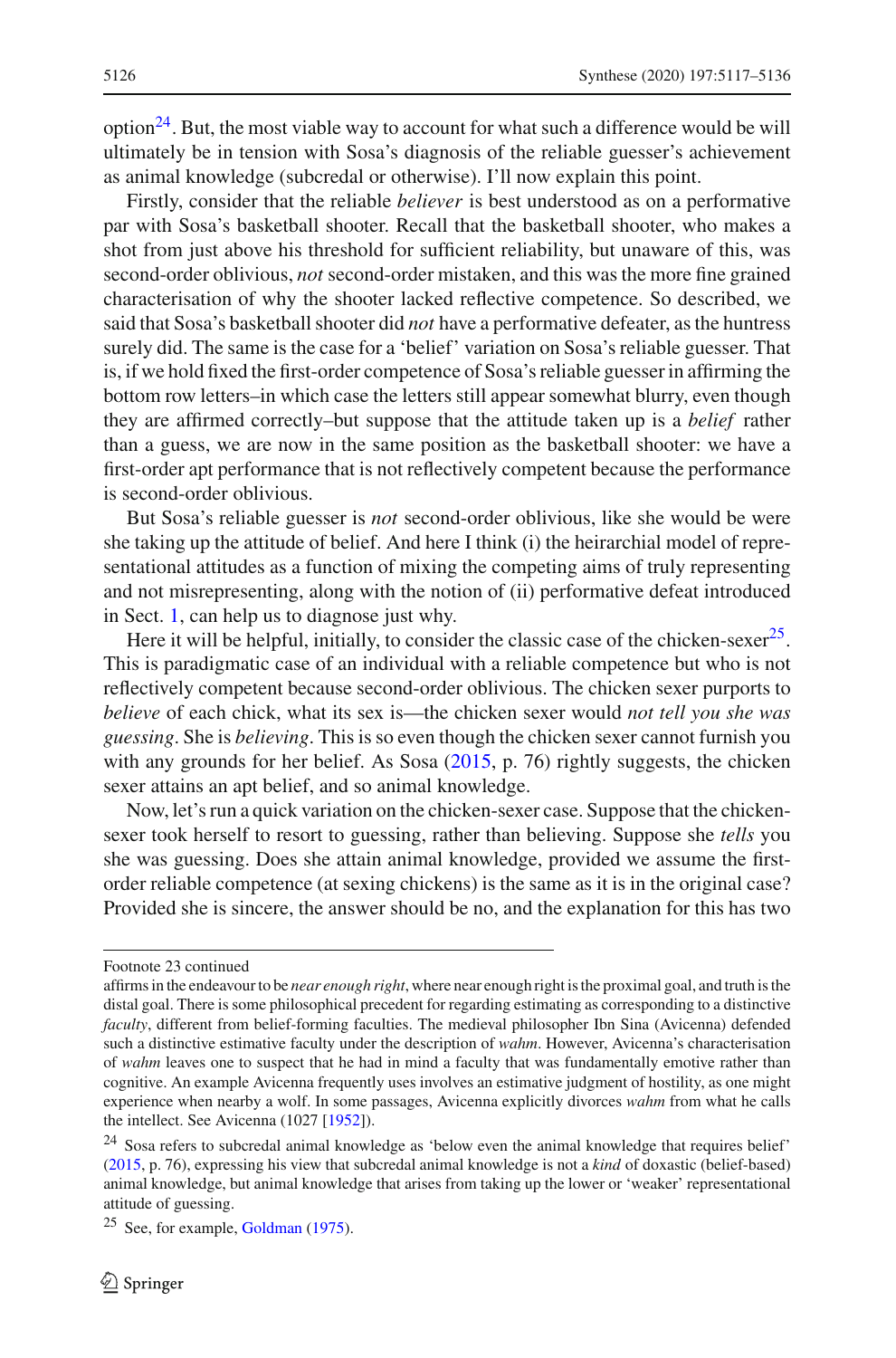parts. The chicken sexer, in regarding herself as guessing, plausibly has acquired a psychological defeater that is lacked by the *believing* chicken-sexer. Indeed, *unless* one is guessing while regarding oneself as believing, one is, resorting to guessing, acquiring a psychological defeater—namely, *that* she is guessing—which undermines (unless defeated) one's animal knowledge.

Why is this? Why is mere *awareness* that one's aim at truth is a guess, itself enough to constitute a defeater, one that suffices to defeat animal knowledge? The answer is that regarding oneself as guessing is as the same time regarding oneself as aiming at truth in a way that tolerates more error possibilities than are plausibly tolerated by knowledge.<sup>[26](#page-10-0)</sup> Guesses can be apt, no doubt. But when they are, the ensuing achievement is not reliable enough to qualify as knowledge, animal or otherwise, because of the type of bold attempt at truth which a guess is, one which weights representing truly much more than not-representing falsely. $27$ 

The basketball-performative analogue to the chicken-sexer-cum *guesser* and also to Sosa's own reliable guesser will be a player who regards herself as having attempted to score in a manner that tolerates greater-than-average error possibility—by *shootingvia-chucking* the ball—than in normal circumstances. *Even if, by stipulation, the basketball player's chucking form is actually reliable enough*, the fact that the basketball player regards herself as chucking the ball—a method she appreciates to be less reliable than usual—rather than shooting normally, the shooter acquires a performative defeater which renders the shot on par with the chicken-sexer-cum-guesser—namely that they are aiming at attaining the truth by guessing, and so thereby by tolerating greater than normal error.

Sosa's reliable guesser in EYE EXAM is on a performative par with the following three reflectively incompetent individuals: the chicken-sexer-cum-guesser and the basketball player who acquires a performative defeater in light of knowingly *chucking* the ball,[28](#page-10-2) unknowingly doing so reliably, and Diana, who is second-order *mistaken* by underestimating her prowess from the range at which she is shooting. *None of these characters is second-order oblivious*; each is second-order mistaken in a way that generates a performative defeater. The basketball chucker because he regards

<span id="page-10-0"></span><sup>&</sup>lt;sup>26</sup> A corollary to this point is that, by endeavouring to possess the truth by guessing, one endeavours to possess the truth in the absence of normal default trust (see here [Sosa 2015,](#page-18-0) p. 81).

<span id="page-10-1"></span><sup>&</sup>lt;sup>27</sup> The foregoing discussion is compatible with granting that beliefs and guesses can potentially not differ in their reliability. However, as an anonymous referee at *Synthese* has pointed out to me, in some cases, coming to believe that you are guessing could actually have the consequence of reducing one's reliability in the relevant domain, perhaps substantially. This is because regarding oneself as taking on above-normal levels of risk could potentially generate for one a behavioural confirmation effect, where the individual over time increases the level of risk undertaken, rendering her doxastic performances (in the relevant domain) less truth-conducive, and below the threshold of reliability required for first-order aptness. Though, even when such a behavioural confirmation effect does not materialise, one's simply regarding oneself on a given occasion as affirming in a way that involves above-normal levels of risk is itself sufficient to generate a defeater for the agent's would-be knowledge.

<span id="page-10-2"></span><sup>28</sup> Note that this case is *not* meant to be the same as a case where one chucks the ball from half-court. The latter is best construed as analogous to a *wild* guess, of which I saw more later. Rather, the case referenced above is one where we are to imagine that the shooter, from barely within his threshold of sufficient reliability, attempts to make the basket while using a chucking style, a style regarded by the shooter to be not sufficiently reliable, even though it in fact is.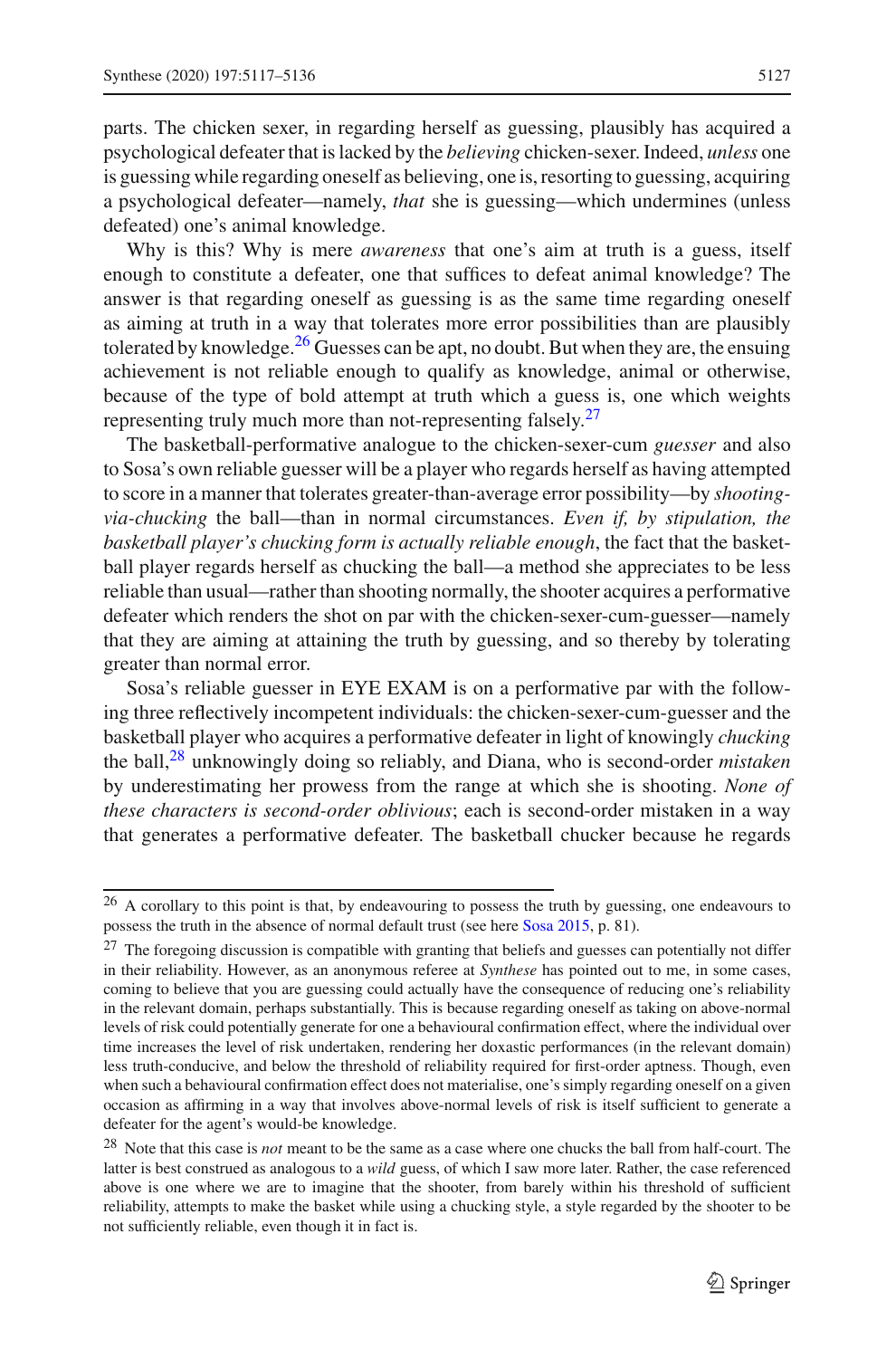himself as issuing a shot from what he takes to be a less-than-reliable enough form, and the chicken-sexer-cum guesser and Sosa's reliable guesser because both have a belief which counts *against* their affirmations being reliable enough–namely that *they are aiming at attaining the truth by guessing*, and so by tolerating greater than normal error.

There is an important disanalogy then between these three reflectively incompetent individuals and another three reflectively incompetent individuals: the (ordinary) chicken sexer, and Sosa's basketball shooter (unaware that he is just above his threshold for reliability), and as his EYE EXAM examinee *would be* were the examinee to have trafficked in beliefs rather than guesses.

#### <span id="page-11-0"></span>**5 Some new parallels**

To the extent that the previous section's discussion is right, then if there is such a thing as sub-credal animal knowledge, it will not be acquired in cases where an individual, no matter how reliable she is in the relevant domain of endeavour, takes herself to be guessing. The way that, when guessing, we aim at truth is a way which gives disproportionate weight to representing truly versus not misrepresenting, and as such is distinguished as an attitude which, just by taking up this attitude, we take a chance on attaining the truth by tolerating more error possibilities than usual, more than is plausibly tolerated by knowledge. As such, by *regarding* oneself as guessing—that is, when one guesses and is not mistaken that one is guessing—one thereby acquires a defeater which one would need to defeat in order to attain animal *knowledge*. [29](#page-11-1) One way to defeat this defeater would be to, say, learn from the eye professional that one is extremely reliable, such that then one *no longer regards herself as guessing* when she affirms the letters on the lower row, so that now she *believes* what she affirms at the bottom row.

I want to conclude by doing three final things. Firstly, to make some remarks about unreliable achievements, secondly, to sharpen the discussion of weighting representing truly more so than not misrepresenting, in the case of guessing, and thirdly, to advance—from within Sosa's own programme—some performative parallels that I think map on to a range of different kinds of guesses.

<span id="page-11-1"></span><sup>&</sup>lt;sup>29</sup> Cf., however, Hetherington  $(2001, pp. 155-56)$  $(2001, pp. 155-56)$  for some dissent. On Hetherington's view—what he calls *gradualism*—some guesses can qualify as knowledge, though what he calls 'bad knowledge', knowledge of the lowest grade, which requires only true belief. Though he recognises that this is a minority position. Other rar[e](#page-19-0) [defenders](#page-19-0) [of](#page-19-0) [the](#page-19-0) [view](#page-19-0) [that](#page-19-0) [true](#page-19-0) [belief,](#page-19-0) [by](#page-19-0) [lucky](#page-19-0) [guess](#page-19-0) [or](#page-19-0) [otherwise,](#page-19-0) [secures](#page-19-0) [knowledge](#page-19-0) [are](#page-19-0) von Kutschera [\(1982\)](#page-19-0), [Sartwell](#page-18-28) [\(1992](#page-18-28)) and Meno of Thessaly, who briefly advanced the view that knowledge is mere true opinion in the *Meno*. See also [Foley](#page-18-29) [\(2012](#page-18-29)) for a more sophisticated defence of this view, on which knowledge is secured by true belief in conjunction with adequate information. For a survey of various views which have, with different qualifications, come close to the view that knowledge is true belief, see [Martens](#page-18-30) [\(2006](#page-18-30)) overview of 'epistemological minimalism'. For explicit criticism of minimalist approaches, see [Lycan](#page-18-31) [\(1994\)](#page-18-31) and Kvanvig [\(2003,](#page-18-32) Ch. 1).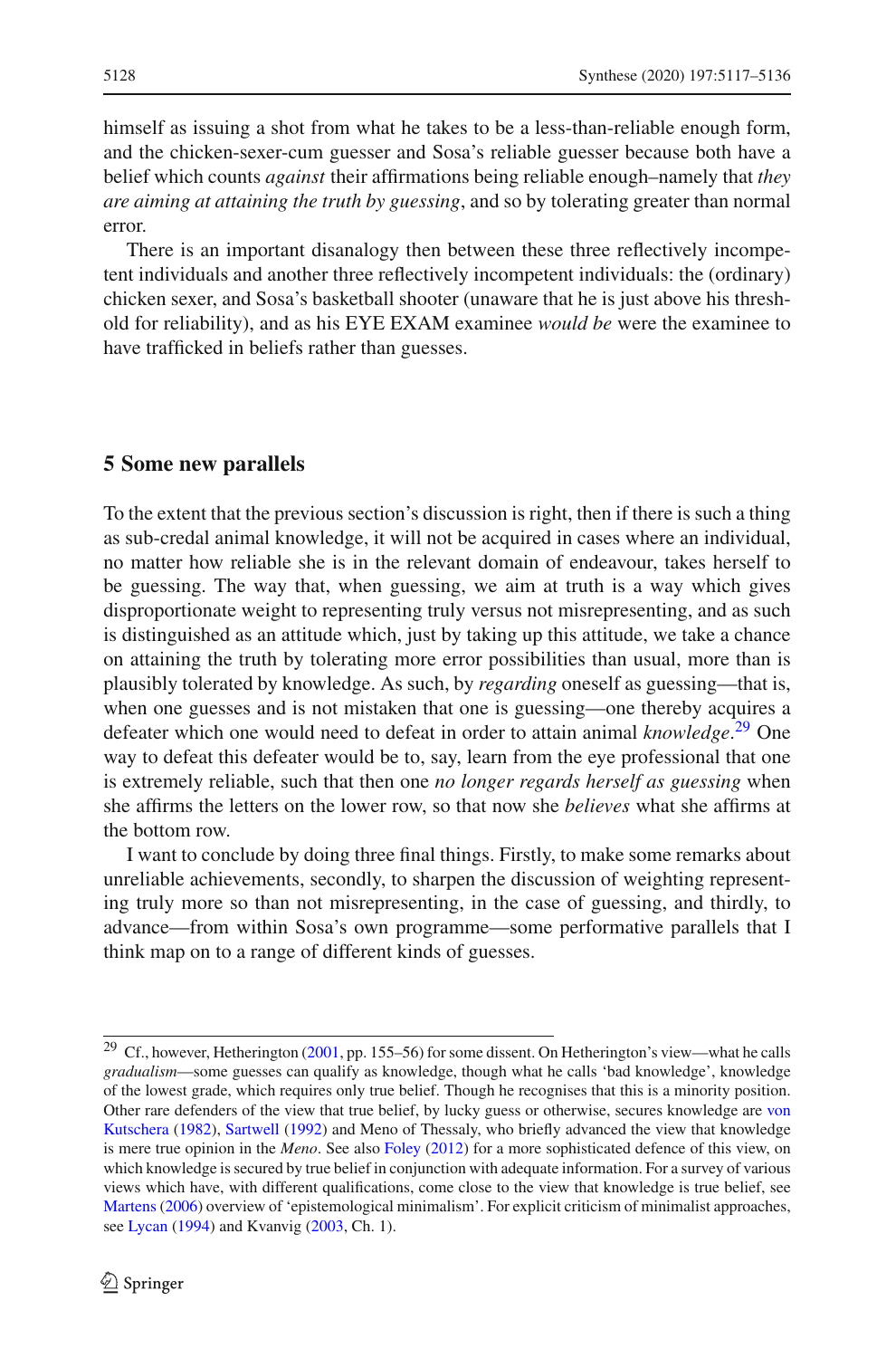#### **5.1 Unreliable achievements**

Even if guesses cannot aspire to knowledge, animal or otherwise, this is not to say that guesses cannot be *apt*. In fact, Sosa's reliable guesser's beliefs are surely apt, in that their accuracy manifests a first-order reliable competence.

In [Carter et al.](#page-18-22) [\(2015](#page-18-22)), we suggested that, just as there are varieties of representational attitudes that aim at truth differently (by corresponding, in the proper governance of these states, with different ways in which the twin goods of attaining truth and avoiding error are weighted), there are also *varieties of cognitive achievements*. An advantage of our model was an explanation for why knowledge, cum cognitive achievement, must ordinarily be safe, and this is because of the particular kind of attempt at success that *belief* is—namely, an attempt that places the premium it does on avoiding error.

Some achievements, including physical and artistic achievements, are of course highly *unreliable*, issued by means that ordinarily wouldn't be successful. Here's one blatant such example, suggested by Turri (Forthcoming):

BABY STEPS: Geno is eleven months old. He's daily been gaining confidence in his ability to balance on two feet. Today he stood holding onto the couch when an object in Dad's hand commanded his attention. Inspired, Geno let go and, to his parents' delight, took his first two steps in Dad's direction (Turri, Forthcoming, p. 14).

Likewise, consider the case of a potter:

POTTER: Ben produces his signature pottery, which is highly regarded, by methods that very often produce cracked and broken failures. In order to produce a new work, he may, in the typical instance, have to make several (or many) attempts. Ordinarily, his ways of making pottery is unsafe. $30$ 

BABY STEPS and POTTER are examples of a phenomenon perhaps best captured with reference to the case of Red Sox batting champion Ted Williams: arguably the greatest hitter in the history of baseball, and who hit safely only 40% of the time. What BABY STEPS, POTTER and the case of Ted Williams suggest is just that some achievements are unreliable, in that they are issued by unsafe methods.

In the cognitive case, this is to be expected as well. When, for example, Sherlock Holmes makes an *educated* guess<sup>31</sup>—one that turns out to be right—this is a cognitive achievement, one creditable to his abductive prowess, though it is not knowledge, animal or otherwise. This is the case *even if* Sherlock's guessing turns out to be as reliable as Sosa's reliable guesser in EYE EXAM. Sherlock, like the reliable guesser, provided they appreciate that they are guessing, acquire a defeater—that, in taking a chance on attaining truth, they've by guessing tolerated more error possibilities than in normal circumstances, and more than is plausibly tolerated by knowledge.

<span id="page-12-0"></span><sup>30</sup> This example is adapted from Carter et al. [\(2015,](#page-18-4) p. 1603).

<span id="page-12-1"></span><sup>31</sup> I'll discuss different kinds of guessing, including educated guessing, in more detail later in this section.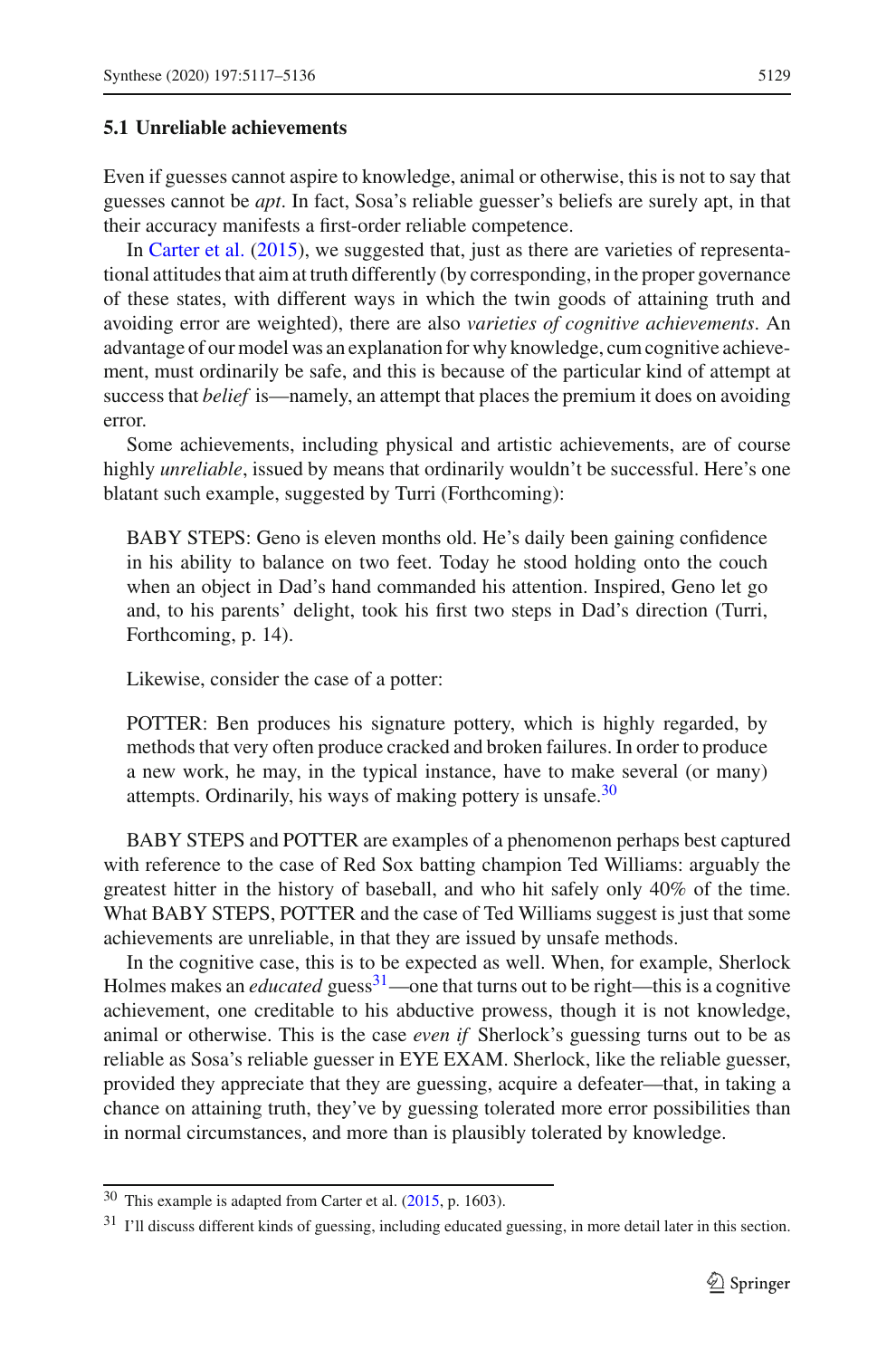#### **5.2 Guesses and weighting**

Suppose a fair coin is flipped, and then covered up. What is your *credence* that the coin has landed heads? It should be .5. You of course shouldn't *believe* that that the coin has landed heads. And this is as it should be; belief corresponds with a mixture of the weighting the aims of believing truly and not misrepresenting which places a premium on not misrepresenting. In short, this situation is riskier than what befits belief[.32](#page-13-0)

But do you *guess* that the coin is heads? Perhaps only if there is some practical pressure to affirm one way or the other. Nothing you know favours heads over tails. But you can nonetheless, in this circumstance, take a reckless chance on possessing the truth—and if it turns up heads, you were right.

Call the representational attitude—one that gives a maximal weight to representing truly and affords no weight to not misrepresenting—a *blind guess*. [33](#page-13-1) The performative analogue, in basketball, would be taking a shot, with no appreciation of one's orientation with respect to the basket—viz., a shot in total darkness. This is an attempt at success which tolerates nearly all error possibilities.<sup>34</sup> It is fitting that blind guesses are sometimes referred to as *shots in the dark*.

But not all guesses are blind. Sosa's reliable guesser is not after all, *entirely insensitive to the aim of misrepresenting*, even if he takes himself to be guessing. Granted during the examination, as the letters get smaller, Sosa describes 'I start to lose confidence that I am getting the letters right'. But plausibly *some* confidence is retained, such that from the perspective of the guesser, some error possibilities are excluded. As Sosa describes the case, 'there are many cases where I am quite unsure as to whether it is an "E" or an "F", say, or a "P" rather than an "F", etc.  $(2015, p. 74)$  $(2015, p. 74)$ .' This is a familiar situation: one where we affirm, due to some practical pressure to do so, while aware that some, though not all, relevant error possibilities remain live. Sosa's guesser is *not*, plausibly, unsure whether the letter before him is an "I" rather than an "F".

Guessing is a genus with different species. Guessing, as such, involves taking chance on attaining truth in a way that mixes the aims of truly representing and not misrepresenting *less cautiously* than *belief*, and in doing so tolerates comparatively more epistemic risk. Guesses can be *more or less* cautious, and I'll elaborate on this point in the next section by drawing some athletic-performative analogues.

It is worth highlighting that the foregoing characterisation of guessing is *compatible* with Sosa's account of the normativity of guessing–viz., as affirmation in the endeavour 'to get it right, without affirming in the endeavor to get it right *reliably enough*'–even

<span id="page-13-0"></span><sup>&</sup>lt;sup>32</sup> Plausibly, the appropriate attitude here is withholding, or suspending belief or judgment. For a recent critical discussion of what such an attitude involves, see [Friedman](#page-18-33) [\(2013\)](#page-18-33).

<span id="page-13-1"></span><sup>33</sup> Sosa himself discusses this kind of guessing under the description of a *sheer guess*, which is not what the reliable guesser is doing (see [Sosa 2015,](#page-18-0) p. 151, fn. 14).

<span id="page-13-2"></span><sup>34</sup> The range of all error possibilities that's applicable depends in part on the relevant *whether* question. For example, you can take a blind guess and thus tolerate all error possibilities on a multiple choice test choose A, B, C or D—by tolerating just three error possibilities. Blind guessing a given rational number, to be randomly generated by a machine, tolerates a potentially infinite number of error possibilities. In both cases, though, the blind guess as such is a chance on possessing truth that embraces maximal risk in the context of the guess.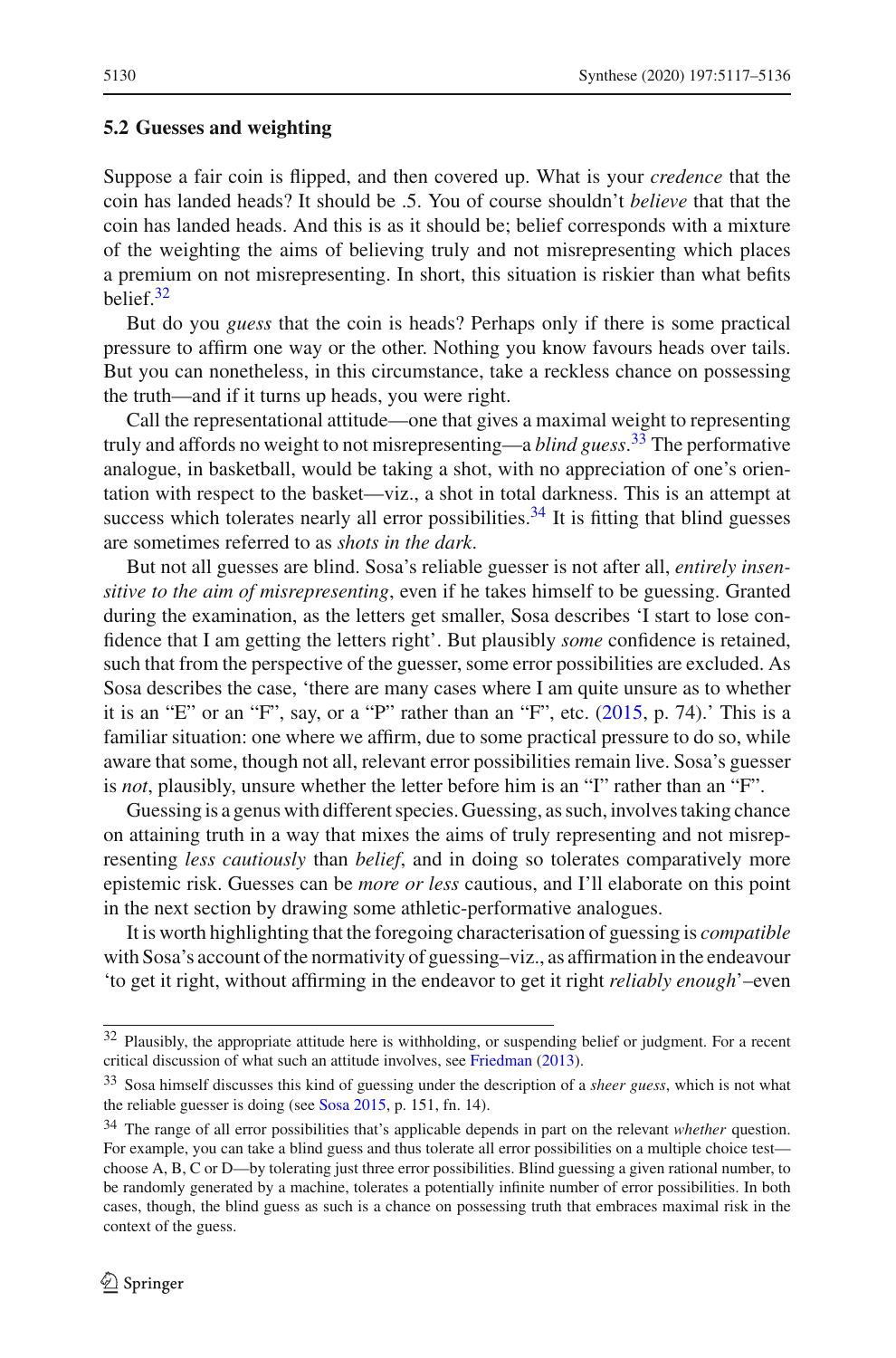though the foregoing is*incompatible* with the suggestion that reliable guessing aspires to *knowledge* (subcredal, animal or otherwise)[.35](#page-14-0)

#### **5.3 Performative analogies**

Recall now some performative parallels that have already been drawn: a blind guess is akin to taking a shot at making a basket in conditions where one lacks any appreciation of one's orientation to the basket—viz., a shot in the dark. A more cautious attempt at gaining a truth is a *wild* guess, which involves affirming in the endeavour to get it right, but while tolerating *more* error possibilities than does Sosa's reliable guesser, when the reliable guesser affirms while unsure whether a given letter is an "E", an "F" or a "P". The wild guesser by contrast affirms (for example) while unsure, of a given letter, whether it is (in this case) *any somewhat wide letter*, thus excluding letters such as "I". If the guesser cannot even rule out the "I", and so affirms without being able to rule out *any* contextually relevant error possibilities,  $36$  the guess is not wild but blind. I suggested in Sect. [1](#page-0-0) the basketball-performative analogue to a wild guess is a shot from half-court, under normal conditions; one can control one's shot choice so as to exclude shooting *away* from the basket, which cannot be ruled out when taking a shot in the dark, while nonetheless knowingly taking a chance on a basket that tolerates *most* error possibilities.

It's convenient to give guesses such names as *blind* and *wild* when they tolerate *all* or *most* error possibilities, by involving affirming in a way that affords either *no* or *barely any* weight to the aim of *not misrepresenting*.

But there are plenty of other varieties of guess which are less easily named though a helpful way to think about them is by juxtaposing them with their practical performance analogues. Specifically, we can do this by considering cases where the performative defeaters in cognitive and non-cognitive cases line up.

Sosa's own *reliable* guesser was, I suggested, analogous not to the basketball shooter, second-order oblivious, who shoots from just above his threshold for reliability. That basketball shooter did not *have* a performative defeater. The shooter

<span id="page-14-0"></span><sup>35</sup> It is worth noting one potential line of reply here, to the effect that defeaters which defeat *credal* knowledge (either, animal or reflective) do not defeat *subcredal* animal knowledge. If this were the case, then, plausibly, a reliable guesser could be a candidate for subcredal animal knowledge. There are at least two problems which would face any attempt to defend such a line. Firstly, one might endorse this line because one thinks that subcredal animal knowledge is *indefeasible*—immune to being undermined by ordinary mechanisms of defeat. Without some principled reason to treat subcredal knowledge as special in this respect, this line does not look promising. A slightly weaker way to suggest that defeaters which defeat credal knowledge do not defeat subcredal knowledge would need to make some kind of argument from strength—to the effect that defeaters which suffice to defeat credal knowledge are not strong enough to defeat subcredal animal knowledge. This is weaker than the previous envisioned line because it is not committed to the indefeasibility of subcredal knowledge. However, on closer inspection, the weaker line looks similarly unprincipled. After all, it would mysterious indeed why the title of 'knowledge' should be retained in the presence of undefeated defeaters (of the sort which defeat credal knowledge), even if some positive subcredal epistemic status were retained. Thanks to Modesto Gómez Alonso.

<span id="page-14-1"></span><sup>&</sup>lt;sup>36</sup> In the context of an eye examination, the contextually relevant error possibilities are restricted to possible letters. It's common knowledge, in this context, that error possibilities do not include things such as numerals and non-letter shapes.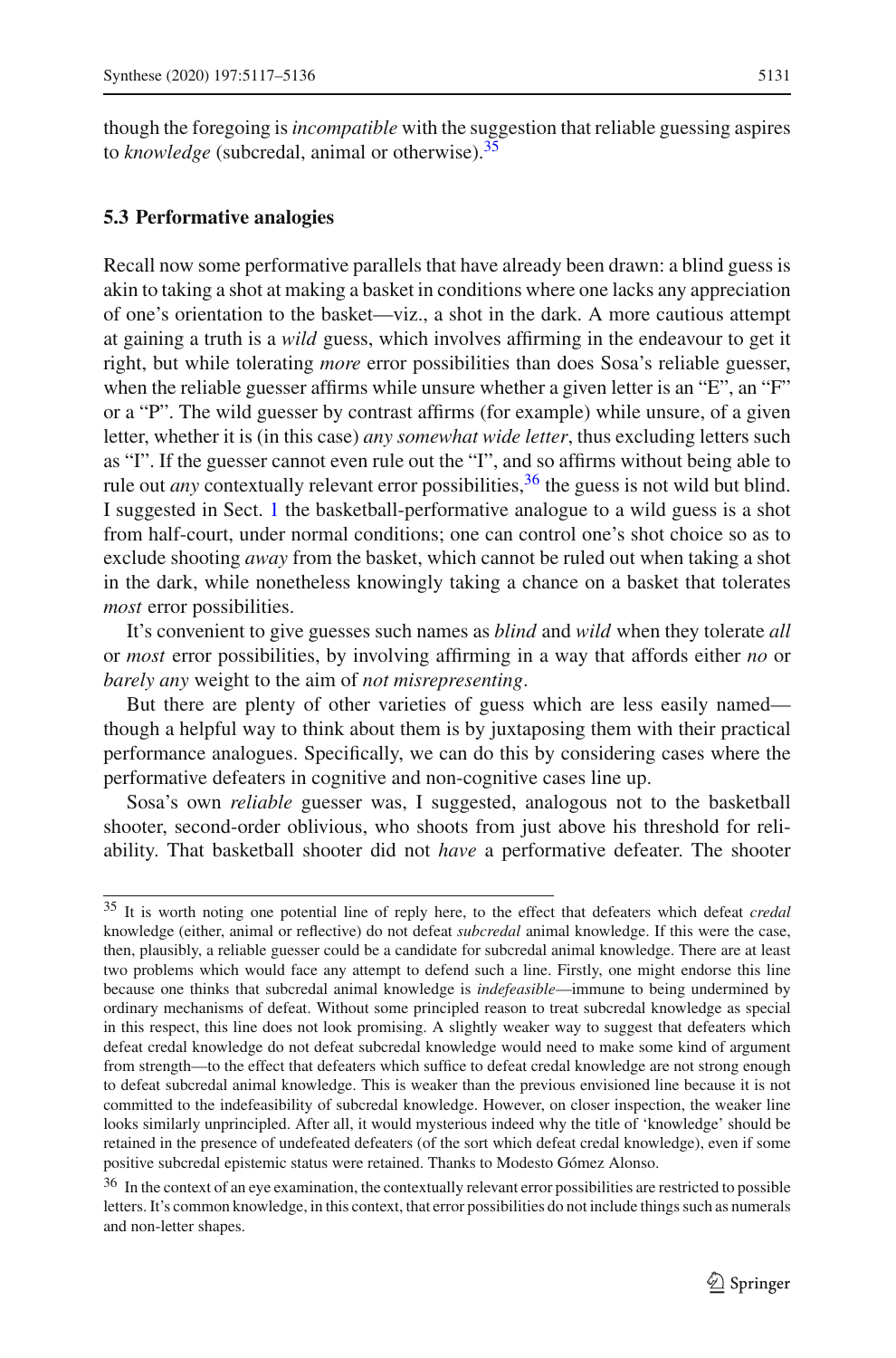would, however, were he to have *chucked* (rather than shot normally) the ball in a way that was *unbeknownst to him* reliable enough. That's the analogue to reliable guessing.

We can distinguish Sosa's reliable guesser from a guesser in a slightly different situation, which is best appreciated by considering first an athletic-performative parallel. Suppose firstly that Sosa's basketball shooter is at a range *very slightly below* his threshold for sufficient reliability, but that he *knows* that this is the case, and takes (and makes) the shot anyway. This is similar to, but not quite like, the case of the individual who chucks the ball, unbeknownst to her, reliably. It's similar in that both regard themselves as tolerating above-normal risk (the former because she regards chucking to fall short of reliable enough form, the latter because she knows that from that distance, using normal form, she's slightly below the threshold for sufficient reliability). But the cases are different in that the shooter—shooting normally but knowingly slightly below his threshold for sufficient reliability—is (unlike the chucker who is unknowingly reliable) *actually* not sufficiently reliable, even though the shot is successful. So *reliable guessing* cannot be the right cognitive analogue performance.

The right analogue here is, I think, what we can call a (mere) *educated guess*. This will be when one, for example, hears from the reliable testimony of the optician that *the next row* is (based on a very recent calculation) very near, but just below, her threshold for sufficient reliability, and indeed the individual affirms correctly, but through a competence she knows is just barely not sufficiently reliable  $3^7$ .

A final species of guess, different from those noted so far, that I think merits attention is analogous to a more complex—but not entirely uncommon—kind of performative situation. Consider the following:

3-POINTER: Steph, an excellent 3-point shooter, often reads his detailed shooting statistics to assess whether he is reliable enough from various places outside the 3-point line, to warrant taking open shots. Steph had recently read a statistical analysis of his performance from various ranges. The source he consulted, [http://www.fivethirtyeight.com,](http://www.fivethirtyeight.com) uses expert Bayesian modeling, and Steph has no reason do doubt the source's reliability.<sup>[38](#page-15-1)</sup> Steph is confident that if this source says he is above his threshold for sufficient reliability at a given range, then he is. Accordingly, on the basis of this source, Steph believes that he *is* reliable enough from 28 feet to warrant taking an open shot at 28 feet. However, Steph's coach also read the piece, and told Steph prior to today's game, that he is sure the number was 27, not 28. Steph thinks his coach is almost certainly wrong, and continues to believe that the number is 28—but nonetheless, in light of being unable (on the court) to dismiss this error possibility, Steph accepts that he does not *know* that he is reliable enough from 28 feet, despite his continuing to believe this. He takes an open shot from 28 feet and makes it.

This case is unlike any of the others so far. Firstly, like the reliable guesser, Steph *is* sufficiently reliable from 28 feet. (Suppose that Steph's coach was incorrect). But,

<span id="page-15-0"></span><sup>&</sup>lt;sup>37</sup> This bears a close semblance to the everyday usage of 'educated guess' wherein one takes a chance on truth while believing she is tolerating above-normal risk in doing so, though below the level of above-normal risk one takes when chancing on truth via a wild guess.

<span id="page-15-1"></span><sup>38</sup> [http://fivethirtyeight.com/features/stephen-currys-bombs-are-too-good-to-be-true/.](http://fivethirtyeight.com/features/stephen-currys-bombs-are-too-good-to-be-true/)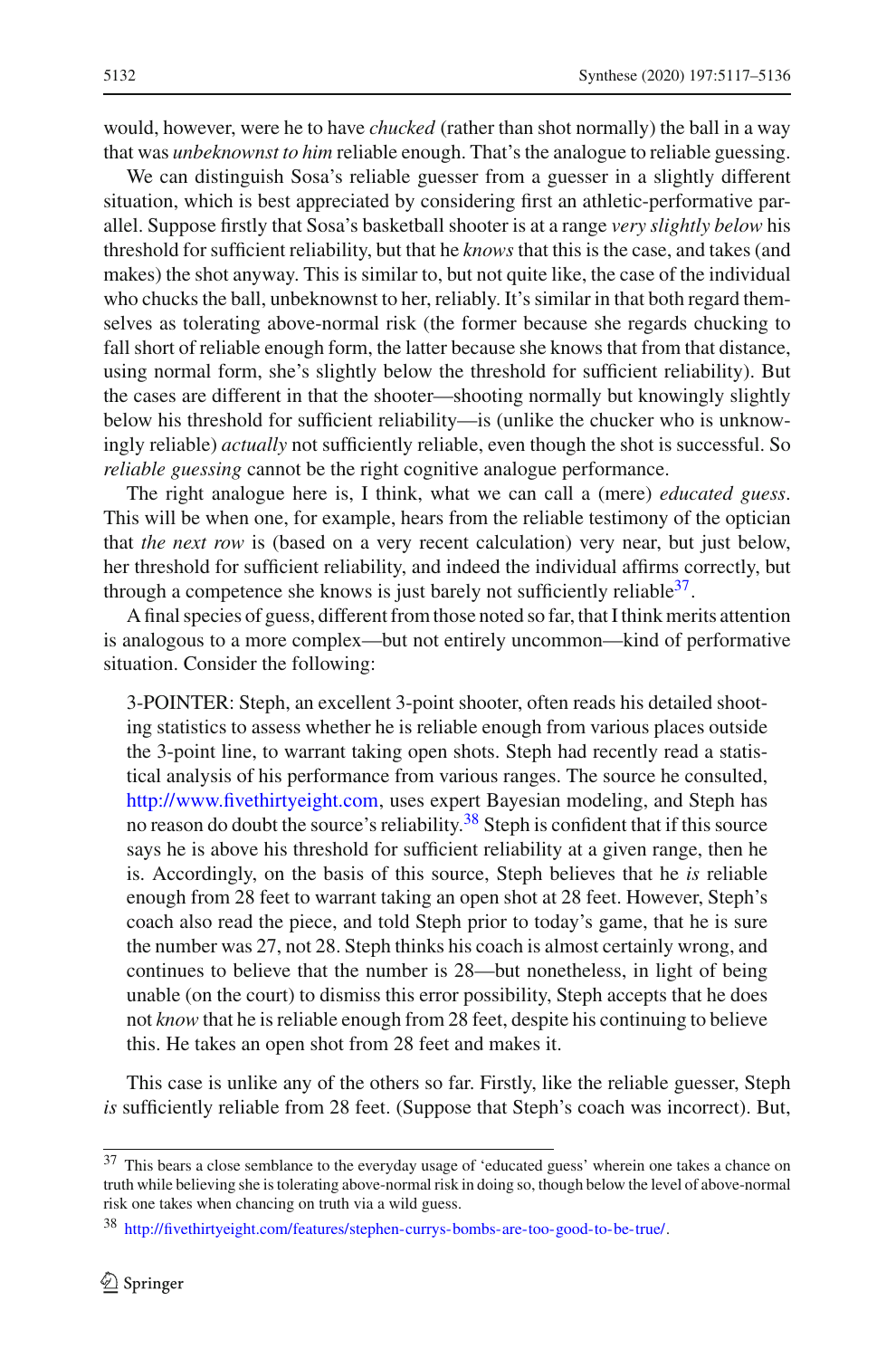unlike the reliable guesser, Steph *believes* he is reliable enough from 28 feet, despite (in light of the on-court incorrect testimony from his coach) believing *that he does not know this*. Like the educated guesser, Steph has sought out reliable independent information about his reliability range. Unlike the educated guesser, Steph believes, before taking his shot, that he is from that distance reliable enough.

Does Steph have a performative defeater, in the sense articulated in Sect. [2?](#page-2-1) Yes. The on-court belief he acquires, that his coach insists the article noted 27 rather than 28 as his reliable-enough threshold, counts against the reliability of Steph's competence from 28 feet by indicating that were Steph to succeed in from 28 feet, the success would not be apt. Steph, it was stipulated, has doubts about the accuracy of this defeater, but standing on the court—he does not regard himself as able to rule it out, to *defeat* the defeater, and so regards himself as not *knowing* he is reliable enough from that range, despite believing that he is.

What species of guess will be the cognitive parallel to 3-POINTER? In order to get this right, let's try to model this kind of performative defeater Steph has acquired as closely as we can, in the cognitive case:

PI: Elodin, a gambler, is attempting to memorise  $\pi$  to at least one digit past any of his friends, without making any errors (a single error nullifies the recitation, disqualifying him from winning the bet). Elodin has Cartesian certainty that the first three numbers are 3.14. Beyond that, his confidence ever so gradually wanes. Elodin's record, in practice, is 60 digits before failing. But, after practicing many times, he's concluded that he is reliable enough, in the context of the bet, only to attempt to recite  $\pi$  up 40 digits. The 40th digit of  $\pi$  is a "1". the 39th digit is " $7.39$  $7.39$ " Prior to the bet, a friend tells him that his calculations of his own reliability are are very slightly off and that, on the basis of Elodin's practice records, he's in fact reliable enough only to attempt the first 39 digits, not the 40th. Elodin believes his friend is wrong, *but*, he realises he cannot conclusively rule this out. Elodin, believing—but believing that he does not know—that the 40th digit of  $\pi$  is a "1", does not stop at the 39th digit. He affirms, correctly, that the 40th digit is a "1".

Elodin affirms the "1" *while believing he does not know he is reliable enough* (given that knows he can't rule out that his friend is right, despite believing his friend is wrong) in the context of his affirmation. This affirmation is as such a species of guess: an attempt at truth whereby one takes a chance on gaining a truth in a way that tolerates more than usual error. But the risk Elodin knowingly undertakes here is marginal. He does not *believe* he is *not* reliable enough; he merely believes he does not know he is reliable enough, while believing he *is*.

Call this species of guess a *conjectural affirmation*. In the case of Elodin, the doubt he has, though it is appreciated as undefeated in the context of the affirmation, is compresent with his competent belief *that* he is reliable enough. Elodin, as well as Steph, after all, *believe* on good grounds that they are reliable enough, and affirm and shoot respectively while maintaining they do not know they are reliable enough.

<span id="page-16-0"></span><sup>&</sup>lt;sup>39</sup> The first 40 digits of  $\pi$  are: 3.1415926535897932384626433832795028841971.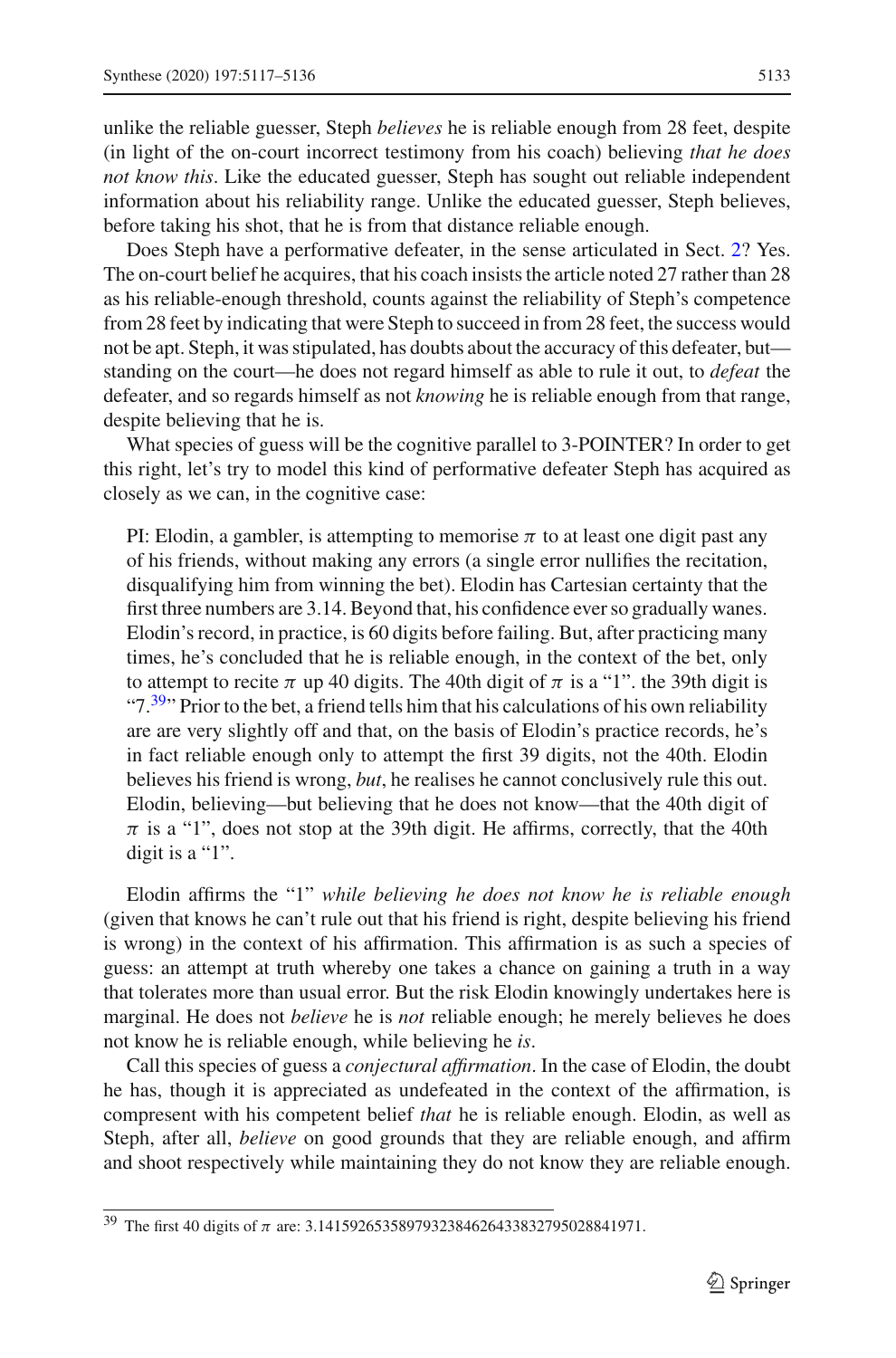Conjectural affirmations, like other guesses, do not aspire to knowledge (animal or otherwise)[.40](#page-17-0)

#### **6 Concluding remarks**

In the foregoing, I've shown why Sosa's view of guessing mistakenly identifies certain kinds of guesses as candidates for knowledge. I've argued for a different way of thinking about guessing, as a kind of attitude that by its very nature incurs a kind of defeater which is acquired when one takes a chance on truth by tolerating abovenormal levels of risk. The rationale for the view advanced draws importantly from the Jamesian insight that the aim of possessing the truth is best understood as a mixture of *two competing aims*—truly representing and not misrepresenting. After situating my favoured approach to the attitude of guessing in the wider context of unreliable achievements, I concluded by distinguishing various species of guesses in connection with what are presented as their practical performative analogues.

I want to close by noting that I believe Sosa's overarching project in *Judgment and Agency* is a tremendous achievement in epistemology. It is, I think, his most compelling presentation of his distinctive brand of virtue epistemology to date. The aim here has not been to challenge Sosa's wider framework, as such, but to suggest how—from within this rich framework—a better account of guessing can be advanced, one which squares better with plausible insights about knowledge and epistemic defeat. $41$ 

**Open Access** This article is distributed under the terms of the Creative Commons Attribution 4.0 International License [\(http://creativecommons.org/licenses/by/4.0/\)](http://creativecommons.org/licenses/by/4.0/), which permits unrestricted use, distribution, and reproduction in any medium, provided you give appropriate credit to the original author(s) and the source, provide a link to the Creative Commons license, and indicate if changes were made.

<span id="page-17-0"></span><sup>40</sup> An interesting application of this line concerns the phenomenon of stereotype threat, which occurs when individuals who belong to negatively stereotyped groups regard themselves as likely to perform in accordance with the negative stereotype, and this tendency increases when one reflects on one's membership in a stigmatised group [see, for example, [Alfano](#page-18-34) [\(2014\)](#page-18-34)]. In extreme cases of stereotype threat, an individual from a group stereotyped as lacking in intelligence might, upon reflecting on her group membership, positively believe that she is cognitively unreliable at whatever task she is pursuing. If such an individual affirms nonetheless, her attempt at truth incurs a defeater and so she lacks knowledge (lest she can defeat the defeater, for instance, by coming to understand the mechanisms of stereotype threat). The perniciousness of stereotype threat becomes even clearer, though, when we consider less extreme cases, which are more in keeping with conjectural affirmations, such as in the case of Elodin. In such cases, suppose the marginalised individual, upon bringing to mind her marginalised group membership, simply comes to doubt her reliability (to some extent) while retaining her belief that she is reliable enough. In such a circumstance, even such an individual's belief is not (on the view I'm proposing) a candidate for knowledge for the same reason that Elodin's conjectural affirmation is not a candidate for knowledge. This is a frustrating but I think correct consequence of the view advanced here, one which highlights a special case of epistemic injustice. As [Alfano](#page-18-34) [\(2014](#page-18-34)) has indicated, a way to combat this injustice is to give such marginalised individuals the capacity to defeat the kind of defeaters they acquire when subjected to stereotype threat, by learning about how stereotype threat works. Thanks to an anonymous referee at *Synthese* for suggesting I address this issue.

<span id="page-17-1"></span><sup>41</sup> I am grateful to Modesto Gómez Alonso for helpful discussions and comments on previous versions of this paper. Thanks also to Emma C. Gordon, Jesper Kallestrup, Christoph Kelp, Joost Ziff, an audience at an Edinburgh University epistemology reading group, and two anonymous referees at *Synthese*.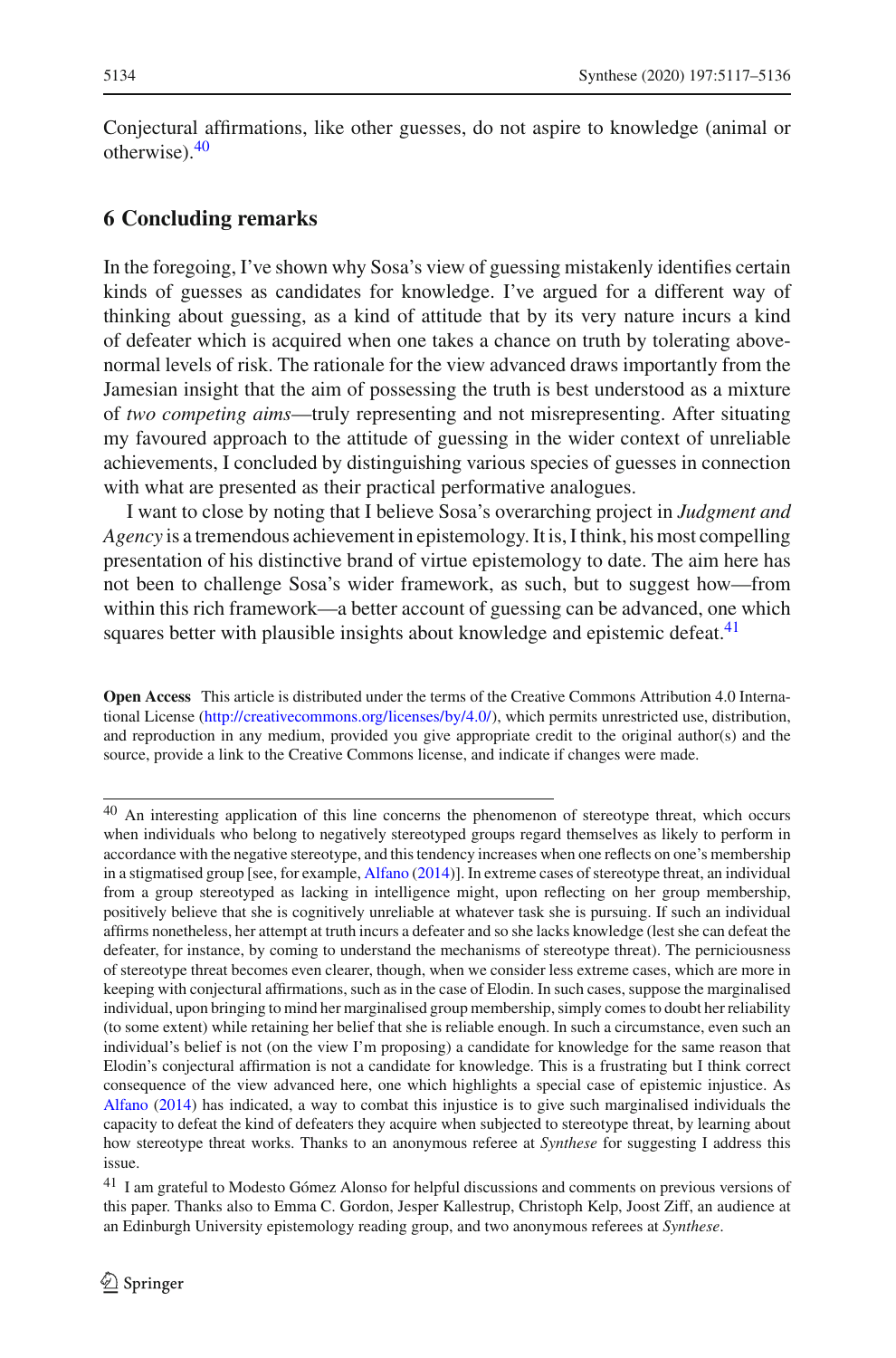#### **References**

- <span id="page-18-34"></span>Alfano, M. (2014). Stereotype threat and intellectual virtue. In F. Owen & F. Abrol (Eds.), *Naturalizing virtue* (pp. 74–155). Cambridge: Cambridge University Press.
- <span id="page-18-18"></span>Alston, W. P. (1985). Concepts of epistemic justification. *The Monist*, *68*(1), 57–89.
- <span id="page-18-25"></span>Avicenna. 1027 (1952). *Kitab Al-Najat (the book of salvation)* (F. Rahman, Trans.). Oxford: Oxford University Press.
- <span id="page-18-5"></span>Bergmann, M. (2005). Defeaters and higher-level requirements. *Philosophical Quarterly*, *55*, 419–436.
- <span id="page-18-4"></span>Carter, J. A., & Navarro, J. (2015). The Defeasibility of knowledge-how. Unpublished Manuscript.
- <span id="page-18-15"></span>Carter, J. A., & Pritchard, D. (2015a). Knowledge-how and epistemic luck. *Noûs*, *49*(3), 440–453.
- <span id="page-18-16"></span>Carter, J. A., & Pritchard, D. (2015b). Knowledge-how and cognitive achievement. *Philosophy and Phenomenological Research*, *91*(1), 181–199.
- <span id="page-18-22"></span>Carter, J. A., Jarvis, B., & Rubin, K. (2015). Varieties of cognitive achievement. *Philosophical Studies*, *172*(6), 99–181.
- <span id="page-18-23"></span>Carter, J. A., Jarvis, B., & Rubin, K. (2013). Belief Without Credence.? *Synthese*, 1–29. doi[:10.1007/](http://dx.doi.org/10.1007/s11229-015-0846-6) [s11229-015-0846-6.](http://dx.doi.org/10.1007/s11229-015-0846-6)
- <span id="page-18-20"></span>David, M. (2001). Truth as the epistemic goal. In M. Steup (Ed.), *Knowledge, truth and duty: Essays on epistemic justification, responsibility and virtue* (pp. 151–169). Oxford: Oxford University Press.
- <span id="page-18-21"></span>Fallis, D. (2006). Epistemic value theory and social epistemology. *Episteme*, *2*(3), 177–188.
- <span id="page-18-19"></span>Foley, R. (1987). *The theory of epistemic rationality*. Cambridge, MA: Harvard University Press.
- <span id="page-18-29"></span>Foley, R. (2012). *When is true belief knowledge?*. Princeton: Princeton University Press.
- <span id="page-18-33"></span>Friedman, J. (2013). Suspended judgment. *Philosophical Studies*, *162*(2), 81–165.
- <span id="page-18-26"></span>Goldman, A. (1975). Innate knowledge. In P. S. Stephen (Ed.), *Innate ideas* (pp. 20–111). Berkeley: University of California Press.
- <span id="page-18-2"></span>Goldman, A., & Olsson, E. J. (2009). Reliabilism and the value of knowledge. In A. Haddock, A. Millar, & D. Pritchard (Eds.), *Epistemic value* (pp. 19–41). Oxford: Oxford University Press.
- <span id="page-18-10"></span>Haddock, A., Millar, A., & Duncan, P. (2010). *The nature and value of knowledge: Three investigations*. Oxford: Oxford University Press.
- <span id="page-18-3"></span>Hawthorne, J. (2002). Deeply contingent a priori knowledge. *Philosophy and Phenomenological Research*, *65*(2), 517–523.
- <span id="page-18-27"></span>Hetherington, S. (2001). *Good knowledge, bad knowledge: On two dogmas of epistemology*. Oxford: Clarendon Press.
- <span id="page-18-17"></span>James, W. (1897). *The will to believe*. New York: Longmans, Green; Company.
- <span id="page-18-12"></span>Kallestrup, J., & Pritchard, D. (2012). Robust virtue epistemology and epistemic anti-individualism. *Pac Philos Q*, *93*(1), 84–103.
- <span id="page-18-13"></span>Kallestrup, J., & Pritchard, D. (2013). Robust virtue epistemology and epistemic dependence. In H. Tim & P. S. David (Eds.), *Knowledge, virtue and action essays on putting epistemic virtues to work*. London: Routledge.
- <span id="page-18-14"></span>Kallestrup, J., & Pritchard, D. (2014). Virtue epistemology and epistemic twin earth. *European Journal of Philosophy*, *22*(3), 335–357.
- <span id="page-18-32"></span>Kvanvig, J. L. (2003). *The value of knowledge and the pursuit of understanding*. Cambridge: Cambridge University Press.
- <span id="page-18-6"></span>Lackey, J. (2008). *Learning from words: Testimony as a source of knowledge*. Oxford: Oxford University Press.
- <span id="page-18-9"></span>Lackey, J. (2014). Socially extended knowledge. *Philosophical Issues, 24*(1), 282–298.
- <span id="page-18-31"></span>Lycan, W. (1994). Sartwell's minimalist analysis of knowing. *Philosophical Studies*, *73*, 1–3.
- <span id="page-18-30"></span>Martens, D. (2006). Confidence in unwarranted knowledge. *Erkenntnis*, *65*(2), 143–164.
- <span id="page-18-7"></span>Pollock, J. (1986). *Contemporary theories of knowledge*. Savage, MD: Rowman & Littlefield Publishers.
- <span id="page-18-11"></span>Pritchard, D. (2012). Anti-luck virtue epistemology. *Journal of Philosophy*, *109*(3), 247–279.
- <span id="page-18-28"></span>Sartwell, C. (1992). Why knowledge is merely true belief. *The Journal of Philosophy*, *89*(4), 167–180.
- <span id="page-18-24"></span>Smith, M. (2014). Knowledge, justification and normative coincidence. *Philosophy and Phenomenological Research*, *89*(2), 95–273.
- <span id="page-18-1"></span>Sosa, E. (2010). *Knowing full well*. Princeton: Princeton University Press.
- <span id="page-18-0"></span>Sosa, E. (2015). *Judgment and agency*. Oxford: Oxford University Press.
- <span id="page-18-8"></span>Sudduth, M. (2008). Defeaters in epistemology. *Internet encyclopedia of philosophy*. [http://www.iep.utm.](http://www.iep.utm.edu/ep-defea/) [edu/ep-defea/.](http://www.iep.utm.edu/ep-defea/)